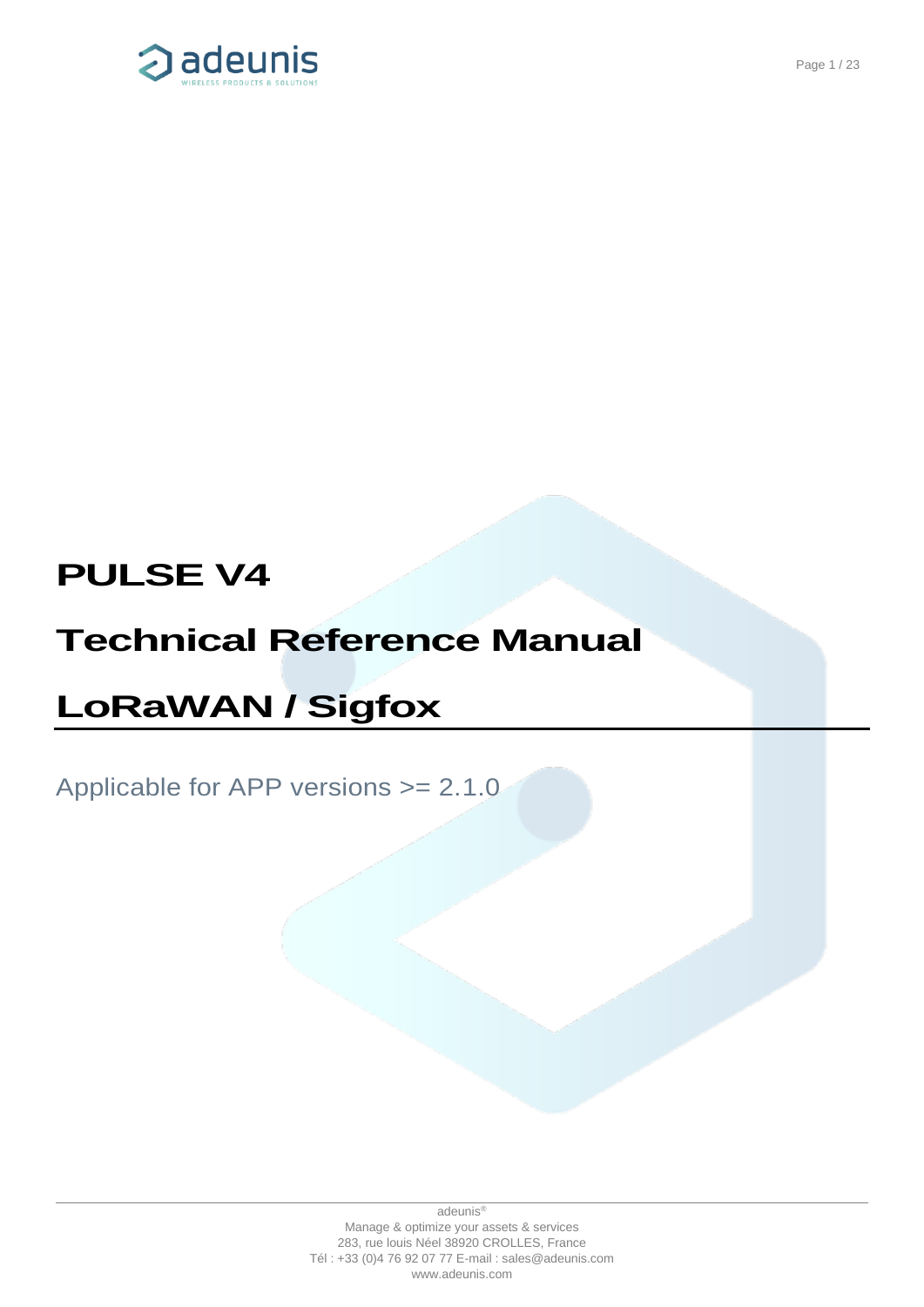

# <span id="page-1-0"></span>NEW DOCUMENTATION / NOUVELLE DOCUMENTATION

|                                                       | <b>ENGLISH</b>                                                                                                                                                                                                                                                                                                                                                      | <b>FRANCAIS</b>                                                                                                                                                                                                                                                                                                                                                |
|-------------------------------------------------------|---------------------------------------------------------------------------------------------------------------------------------------------------------------------------------------------------------------------------------------------------------------------------------------------------------------------------------------------------------------------|----------------------------------------------------------------------------------------------------------------------------------------------------------------------------------------------------------------------------------------------------------------------------------------------------------------------------------------------------------------|
| <b>USER GUIDE</b>                                     | Dedicated to a product<br>$\bullet$<br>Cautions & electrical warnings<br>$\bullet$<br>Declaration of conformity<br>$\bullet$<br>Product functionalities and modes<br>$\bullet$<br>Casing dimensions<br>$\bullet$<br>Characteristics (casing and electrical)<br>$\bullet$<br><b>LED</b> explanations<br>$\bullet$<br>Specific wiring on terminal blocks<br>$\bullet$ | Dédié à un produit<br>$\bullet$<br>Recommandations et avertissements<br>électriques<br>Déclaration de conformité<br>$\bullet$<br>Fonctionnalités et modes du produit<br>$\bullet$<br>Dimensions du boitier<br>Caractéristiques (boitier et électrique)<br>$\bullet$<br><b>Explication des LED</b><br>Câblage sur bornier spécifique au<br>$\bullet$<br>produit |
| <b>TECHNICAL</b><br><b>REFERENCE</b><br><b>MANUAL</b> | Dedicated to a product<br>$\bullet$<br>Registers content<br>٠<br>Frame explanations (uplink and<br>$\bullet$<br>downlink)                                                                                                                                                                                                                                           | Dédié à un produit<br>$\bullet$<br>Contenu des registres<br>Explication des trames (uplink et<br>downlink)                                                                                                                                                                                                                                                     |
| <b>INSTALLATION</b><br><b>GUIDE</b>                   | For all adeunis <sup>®</sup> products<br>$\bullet$<br>Configuration of the products<br>$\bullet$<br>Installation and fixing<br>$\bullet$<br>Start-up of the products<br>$\bullet$<br>Opening and closing the case<br>$\bullet$<br>Replace battery<br>$\bullet$                                                                                                      | Pour tous les produits adeunis <sup>®</sup><br>$\bullet$<br>Configuration des produits<br>Installation et fixation<br>Démarrage des produits<br>$\bullet$<br>Ouvrir et fermer les boîtiers<br>Remplacer la batterie                                                                                                                                            |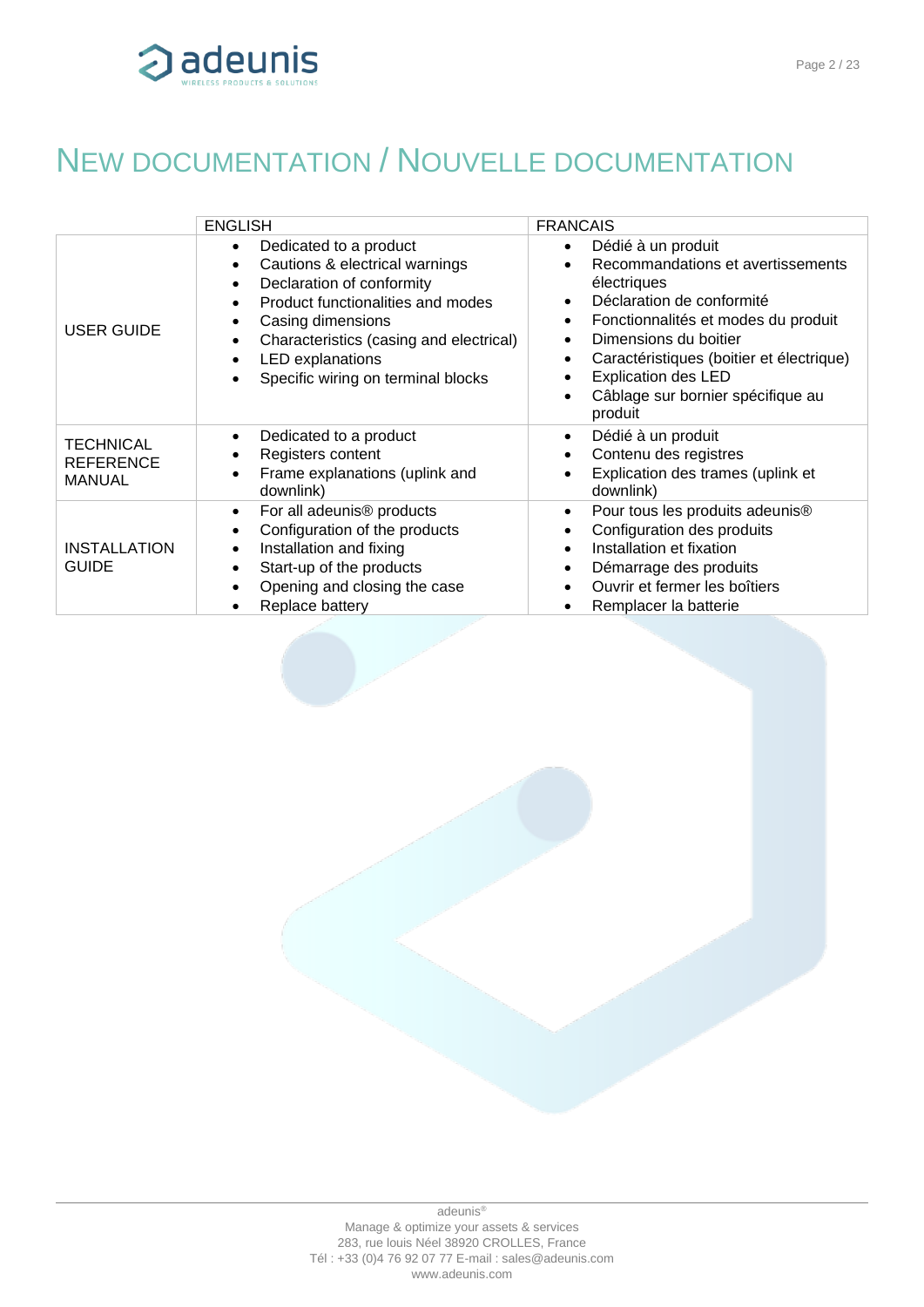

# <span id="page-2-0"></span>**TABLE OF CONTENTS**

| 1.             |  |
|----------------|--|
|                |  |
| 1.1            |  |
| 1.2            |  |
| 1.3            |  |
| 1.3.1          |  |
| 1.3.2          |  |
| $\overline{2}$ |  |
| 2.1            |  |
| 2.2            |  |
| 2.2.1          |  |
| 2.2.2          |  |
| 2.2.3          |  |
| 2.2.4          |  |
| 2.2.5          |  |
| 2.2.6          |  |
| 2.2.7          |  |
| 2.2.8          |  |
| 2.2.9          |  |
| 2.3            |  |
| 2.3.1          |  |
| 2.3.2          |  |
| 2.3.3          |  |
| 2.3.4          |  |
| 2.3.5          |  |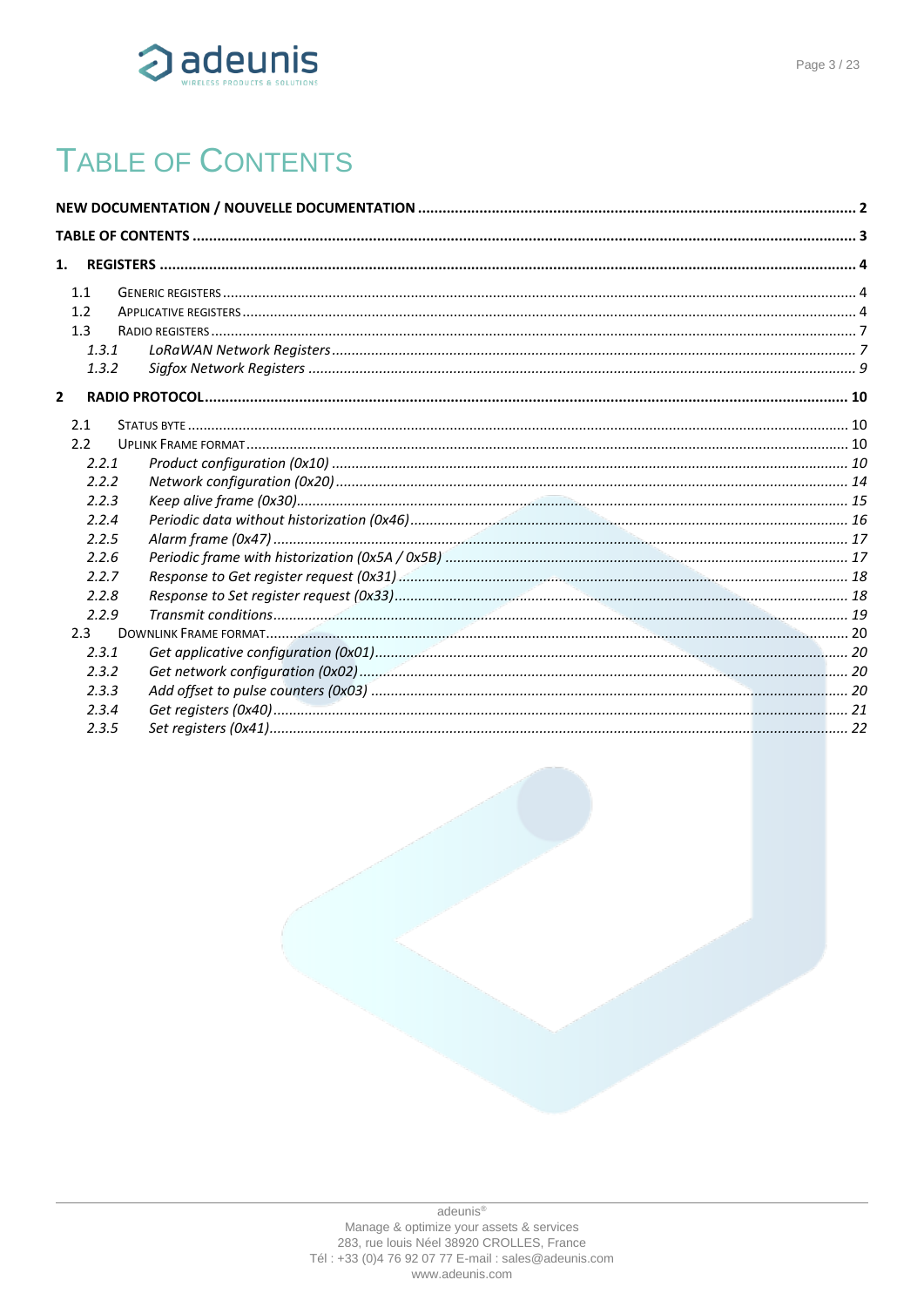

# <span id="page-3-0"></span>1. REGISTERS

## <span id="page-3-1"></span>1.1 Generic registers

| Register | <b>Size</b><br>(bytes) | <b>Base</b> | Description         | <b>Default</b><br>Value | Range<br>(Min-Max)       | Comments                                                                                                                  |
|----------|------------------------|-------------|---------------------|-------------------------|--------------------------|---------------------------------------------------------------------------------------------------------------------------|
| 304      | 2                      | 10          | PIN code            | 0<br>(deactivated)      | $0 - 9999$               | PIN code used with ATPIN<br>command.<br>Value 0 disables the PIN code.                                                    |
| 306      | 1                      | 10          | Product<br>mode     | 0                       | 0: PARK<br>1: PRODUCTION | In PARK mode, product is not using<br>Radio.<br>In PRODUCTION mode, product<br>will send/receive RF<br>uplinks/downlinks. |
| 308      | 4                      | 16          | <b>LED</b> activity | 0x0000007F              | $0$ $0x$ FFFFFFFFF       | Default: 7F<br>Eco: 70<br>Other values: reserved                                                                          |

# <span id="page-3-2"></span>1.2 Applicative registers

| Register | <b>Size</b><br>(bytes) | Base | Description                           | Default<br>value | Min-Max<br>Value | Comments                                                                                                                                                                     |
|----------|------------------------|------|---------------------------------------|------------------|------------------|------------------------------------------------------------------------------------------------------------------------------------------------------------------------------|
| 301      | 2                      | 10   | Transmit period<br>of data            |                  | 0<br>65535       | Number of backups (history logs) to be done<br>before sending a frame (thus defining the<br>sending period).<br>The value 0 is equivalent to disabling the<br>periodic mode. |
| 315      | 1                      | 10   | Time zone offset                      | 1                | $-1214$          | Defines the Time Zone offset from UTC (in<br>hours).<br>Must be defined for Daylight Saving Time<br>management.                                                              |
| 316      | 1                      | 10   | Daylight Saving<br>Time<br>management |                  | 01               | Only applicable for European countries.<br>$0:$ disabled<br>$1:$ enabled                                                                                                     |
| 318      | 1                      | 10   | Time stamping                         | 1                | 01               | LoRaWAN only<br>If enabled, adds a time stamp in data frames.<br>$0:$ disabled<br>1 : enabled                                                                                |
| 319      | 1                      | 10   | <b>RTC</b> calibration<br>value       |                  | $-100$<br>100    | Allows correcting a possible drift of the clock.<br>In tenths of a second per day.                                                                                           |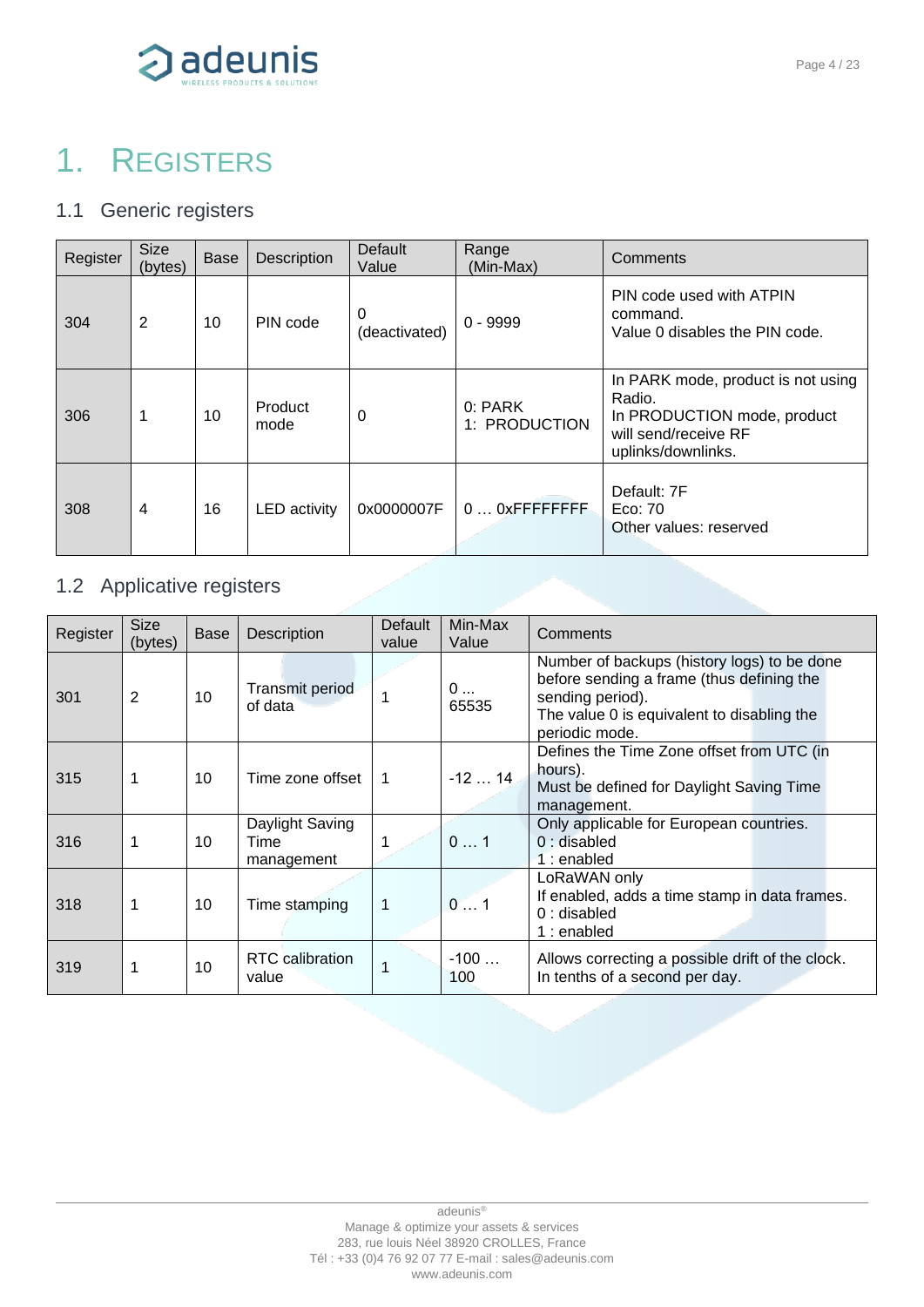

| Register | <b>Size</b><br>(bytes) | <b>Base</b> | Description                                                                    | Default<br>value                  | Min-Max<br>Value | Comments                                                                                                                                                                                                                                                                                                                                                                                                                                                                                                                                                                                                                                                                                                                                                                 |  |  |
|----------|------------------------|-------------|--------------------------------------------------------------------------------|-----------------------------------|------------------|--------------------------------------------------------------------------------------------------------------------------------------------------------------------------------------------------------------------------------------------------------------------------------------------------------------------------------------------------------------------------------------------------------------------------------------------------------------------------------------------------------------------------------------------------------------------------------------------------------------------------------------------------------------------------------------------------------------------------------------------------------------------------|--|--|
| 320      | 1                      | 16          | Channels<br>configuration                                                      | 0x11<br>(chA<br>ON,<br>chB<br>ON) | 00xFF            | For channel A:<br>• Bit 0: channel A activation<br>Value 0: channel deactivated<br>Value 1: channel activated<br>• Bit 1: meter type channel A (pull-up activation)<br>Value 0: meter other than Gas (pull-up<br>٠<br>deactivated)<br>Value 1: Gas meter (pull-up activated)<br>• Bit 2: Reserved<br>• Bit 3: tamper input channel A<br>Value 0: deactivated<br>Value 1: activated<br>For channel B:<br>• Bit 4: channel B activation<br>Value 0: channel deactivated<br>٠<br>Value 1: channel activated<br>• Bit 5: meter type channel B (pull-up activation)<br>Value 0: meter other than Gas (pull-up<br>deactivated)<br>Value 1: Gas meter (pull-up activated)<br>• Bit 6: Reserved<br>• Bit 7: tamper input channel B<br>Value 0: deactivated<br>Value 1: activated |  |  |
| 321      | $\overline{2}$         | 10          | <b>History period</b>                                                          | 43200<br>(24h)                    | 1<br>65535       | x 2 seconds                                                                                                                                                                                                                                                                                                                                                                                                                                                                                                                                                                                                                                                                                                                                                              |  |  |
| 322      | $\overline{2}$         | 16          | Anti-bounce filter<br>period (pulse<br>minimum width)<br>(channels A and<br>B) | 0x22                              | $0$ FF           | Bits 0 to 3: debounce period - channel A<br>• Value 0: deactivated<br>$\cdot$ Value 1: 1 ms<br>• Value 2: 10 ms<br>• Value 3: 20 ms<br>$\cdot$ Value 4: 50 ms<br>• Value 5: 100 ms<br>• Value 6: 200 ms<br>• Value 7: 500 ms<br>• Value 8: 1 s<br>• Value 9: 2 s<br>$\cdot$ Value A: 5 s<br>$\cdot$ Value B: 10 s<br>• Value C à F: reserved<br>Bits 4 to 7: debounce period - channel B<br>• Value 0: deactivated<br>• Value 1: 1 ms<br>$\cdot$ Value 2: 10 ms<br>• Value 3: 20 ms<br>• Value 4: 50 ms<br>• Value 5: 100 ms<br>• Value 6: 200 ms<br>• Value 7: 500 ms<br>$\cdot$ Value 8: 1 s<br>$\cdot$ Value 9: 2 s<br>$\cdot$ Value A: 5 s<br>• Value B: 10 s<br>• Value C à F: reserved                                                                             |  |  |

adeunis®

Manage & optimize your assets & services 283, rue louis Néel 38920 CROLLES, France Tél : +33 (0)4 76 92 07 77 E-mail : sales@adeunis.com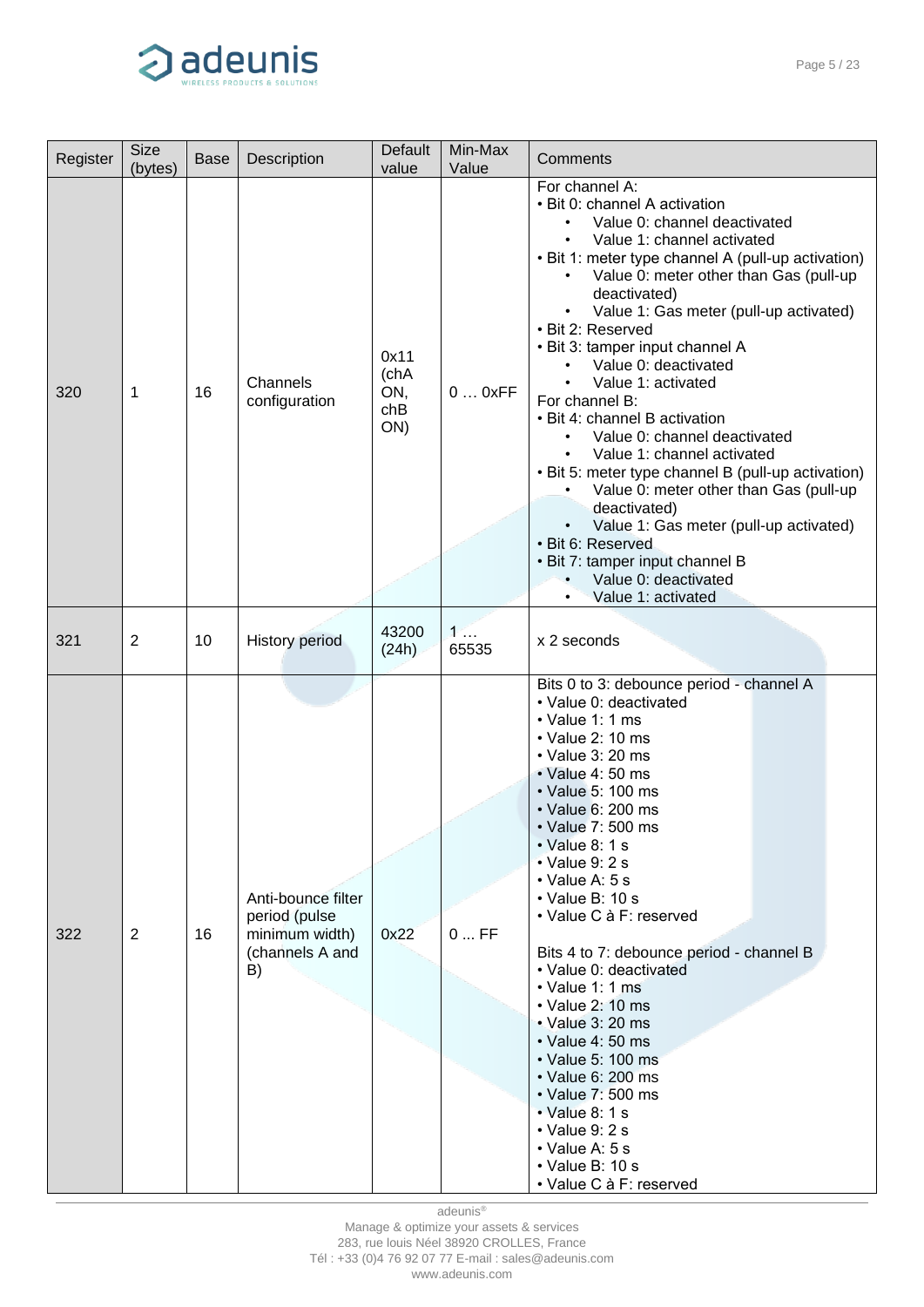

| Register | <b>Size</b><br>(bytes) | <b>Base</b> | Description                                                              | Default<br>value | Min-Max<br>Value    | Comments                                                                                                                                                                                                                          |  |
|----------|------------------------|-------------|--------------------------------------------------------------------------|------------------|---------------------|-----------------------------------------------------------------------------------------------------------------------------------------------------------------------------------------------------------------------------------|--|
|          |                        |             |                                                                          |                  |                     | Unit: number of pulses                                                                                                                                                                                                            |  |
| 323      | 4                      | 10          | Current index<br>value -<br>channel A                                    | 0                | 0<br>42949672<br>95 | In COMMAND mode, it is possible to write a<br>new value in this register (for example an<br>initialization value, an adjustment value ).<br>Warning: this register does not contain current                                       |  |
|          |                        |             |                                                                          |                  |                     | counter.                                                                                                                                                                                                                          |  |
| 324      | 4                      | 10          | <b>Current index</b><br>value -<br>channel B                             | 0                | 0<br>42949672<br>95 | Unit: number of pulses<br>In COMMAND mode, it is possible to write a<br>new value in this register (for example an<br>initialization value, an adjustment value ).<br>Warning: this register does not contain current<br>counter. |  |
| 325      | $\overline{2}$         | 10          | Flow calculation<br>period (channels<br>A and B)                         | 60               | 11440               | x 1 minute                                                                                                                                                                                                                        |  |
| 326      | $\overline{2}$         | 10          | Flow threshold<br>(channel A)                                            | $\mathbf 0$      | 0<br>65535          | Unit: pulses per hour<br>0: deactivated                                                                                                                                                                                           |  |
| 327      | $\overline{2}$         | 10          | Flow threshold<br>(channel B)                                            | $\mathbf 0$      | 0<br>65535          | Unit: pulses per hour<br>0: deactivated                                                                                                                                                                                           |  |
| 328      | $\overline{2}$         | 10          | Leak threshold<br>(channel A)                                            | $\pmb{0}$        | 0<br>65535          | Unit: pulses per hour<br>0: deactivated                                                                                                                                                                                           |  |
| 329      | $\overline{2}$         | 10          | Leak threshold<br>(channel B)                                            | $\mathbf 0$      | 0<br>65535          | Unit: pulses per hour<br>0: deactivated                                                                                                                                                                                           |  |
| 330      | $\overline{2}$         | 10          | Number of daily<br>periods<br>under the leak<br>threshold<br>(channel A) | 0                | 0 1440              | 0: deactivated<br>The multiplication of this register by the period<br>of flow measurement must be less than 24<br>hours otherwise the product will be perpetually<br>in alarm.                                                   |  |
| 331      | $\overline{2}$         | 10          | Number of daily<br>periods<br>under the leak<br>threshold<br>(channel B) | $\pmb{0}$        | 0 1440              | 0: deactivated<br>The multiplication of this register by the period<br>of flow measurement must be less than 24<br>hours otherwise the product will be perpetually<br>in alarm.                                                   |  |
| 332      | $\mathbf{1}$           | 10          | Scan period for<br>Channel A<br>tamper input                             | $\mathbf{2}$     | 1255                | x10 seconds                                                                                                                                                                                                                       |  |
| 333      | 1                      | 10          | Tamper<br>detection<br>threshold<br>channel A                            | $\mathbf{3}$     | 1255                | Number of positive scans of A-channel tamper<br>before triggering the tamper alarm                                                                                                                                                |  |
| 334      | 1                      | 10          | Scan period for<br>Channel B<br>tamper input                             | $\overline{2}$   | 1255                | x10 seconds                                                                                                                                                                                                                       |  |
| 335      | 1                      | 10          | Tamper<br>detection<br>threshold<br>channel B                            | $\mathbf{3}$     | 1255                | Number of positive scans of B-channel tamper<br>before triggering the tamper alarm                                                                                                                                                |  |

283, rue louis Néel 38920 CROLLES, France

Tél : +33 (0)4 76 92 07 77 E-mail : sales@adeunis.com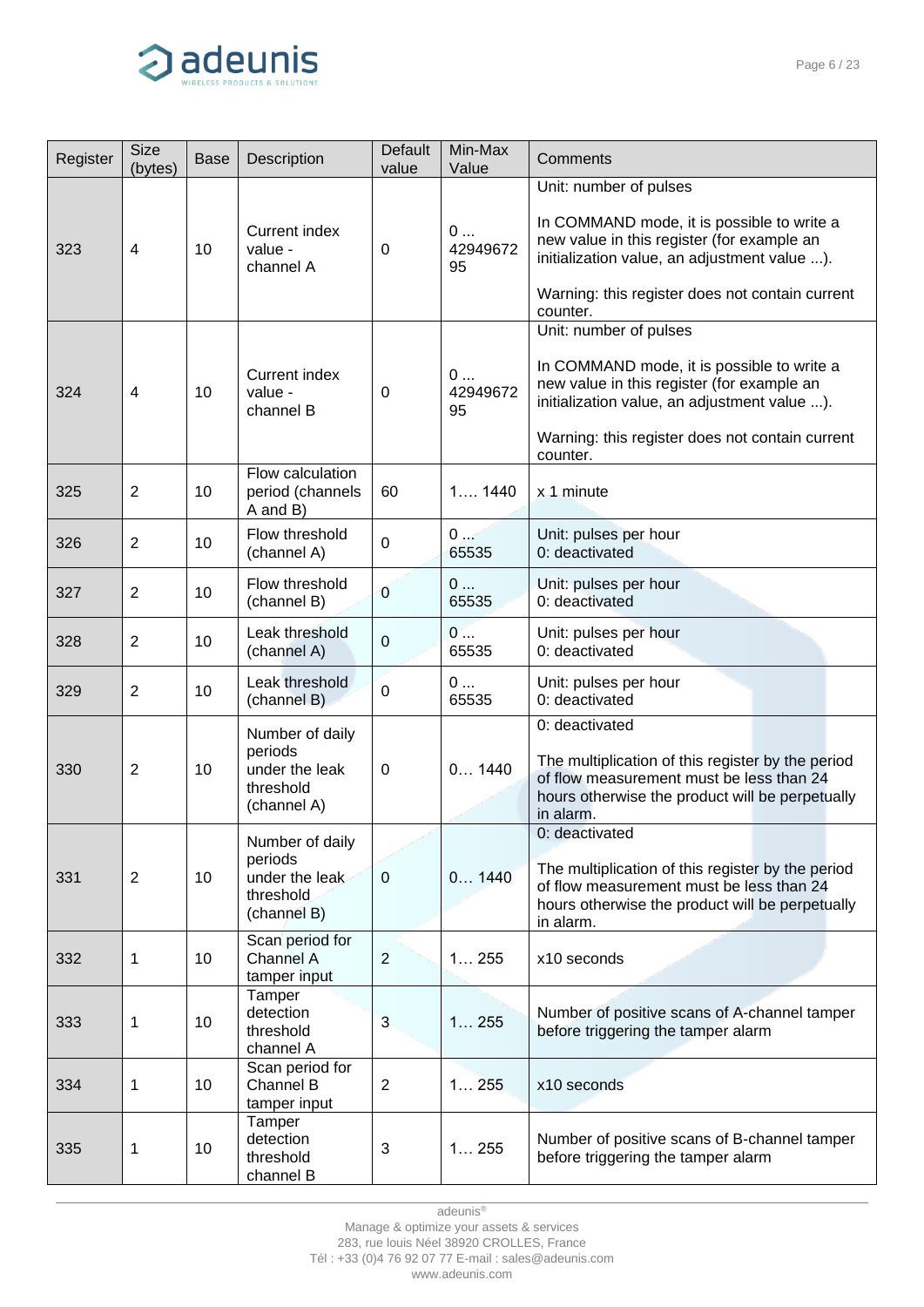

| Register | <b>Size</b><br>(bytes) | <b>Base</b> | Description                                    | Default<br>value | Min-Max<br>Value | Comments |
|----------|------------------------|-------------|------------------------------------------------|------------------|------------------|----------|
| 340      |                        | 10          | Number of<br>redundant<br>samples per<br>frame | 0                | 0255             |          |

## <span id="page-6-0"></span>1.3 Radio registers

### <span id="page-6-1"></span>1.3.1 LoRaWAN Network Registers

| Register | Description                         | Encoding    | <b>Details</b>                                                           |
|----------|-------------------------------------|-------------|--------------------------------------------------------------------------|
| 201      | Spreading Factor (SF)<br>by default | Decimal     | Default: 12 (EU) / 10(US915/AS923)                                       |
|          |                                     |             | <b>READ ONLY</b>                                                         |
| 204      | Reserved                            | Hexadecimal | Do not use                                                               |
| 214      | <b>LORA APP-EUI (first</b>          | Hexadecimal | Default: 0                                                               |
|          | part - MSB)                         |             | Key encoded on 16 characters. Each register contains a part              |
|          |                                     |             | of the key.                                                              |
|          |                                     |             | Used during the JOIN phase in OTAA mode                                  |
| 215      | LORA APP-EUI (second                | Hexadecimal | E.g.<br>APP-EUI = 0018B244 41524632                                      |
|          | part – MSB)                         |             | $\cdot$ S214 = 0018B244                                                  |
|          |                                     |             | $\cdot$ S215 = 41524632                                                  |
| 216      | LORA APP-KEY (first                 | Hexadecimal | Default: 0                                                               |
|          | part – MSB)                         |             | Key encoded on 32-byte characters. Each of the 4 registers               |
|          |                                     |             | contains 8 characters.                                                   |
| 217      | <b>LORA APP-KEY</b>                 | Hexadecimal | Used during the JOIN phase in OTAA mode                                  |
|          | (second part - MID<br>MSB)          |             | E.g.:                                                                    |
| 218      | LORA APP-KEY (third                 | Hexadecimal | APP-KEY = 0018B244 41524632 0018B200 00000912<br>$\cdot$ S216 = 0018B244 |
|          | part - MID LSB)                     |             | $\cdot$ S217= 41524632                                                   |
|          |                                     |             | · S218=0018B200                                                          |
| 219      | LORA APP-KEY (fourth                | Hexadecimal | $\cdot$ S219= 00000912                                                   |
|          | part - LSB)                         |             |                                                                          |
| 220      | LoRaWAN Options                     | Hexadecimal | Default: 5 (EU), 1 (US915/AS923)                                         |
|          |                                     |             | Bit 0: Activation of the ADR ON (1)/OFF (0)                              |
|          |                                     |             | Bit 1: Reserved                                                          |
|          |                                     |             | Bit 2: DUTYCYCLE ON (1)/DUTYCYCLE OFF (0)                                |
|          |                                     |             | Bits 3 & 4: Reserved                                                     |
|          |                                     |             | Bits 5 to 7: Reserved                                                    |
|          |                                     |             | CAUTION:                                                                 |
|          |                                     |             | Deactivation of the Duty Cycle may result in a violation of the          |
|          |                                     |             | conditions of use of the frequency band, depending on the                |
|          |                                     |             | use of the device, thus violating the regulations in force.              |
|          |                                     |             | In the case of disabling the Duty Cycle, liability is transferred        |
|          |                                     |             | to the user.                                                             |
| 221      | Mode of activation                  | Decimal     | Default: 1                                                               |
|          |                                     |             | Choice: (see NOTE 1 after the table)                                     |
|          |                                     |             | $\cdot$ 0: ABP                                                           |
|          | LORA NWK_SKEY (first                | Hexadecimal | $\cdot$ 1: OTAA                                                          |
| 222      | part – MSB)                         |             | Default: 0<br>Parameter encoded on 16 bytes. Each of the 4 registers     |
|          |                                     |             | contains 4 bytes.                                                        |
| 223      | LORA NWK SKEY                       | Hexadecimal |                                                                          |
|          | (second part - MID MSB)             |             |                                                                          |

Manage & optimize your assets & services

283, rue louis Néel 38920 CROLLES, France

Tél : +33 (0)4 76 92 07 77 E-mail : sales@adeunis.com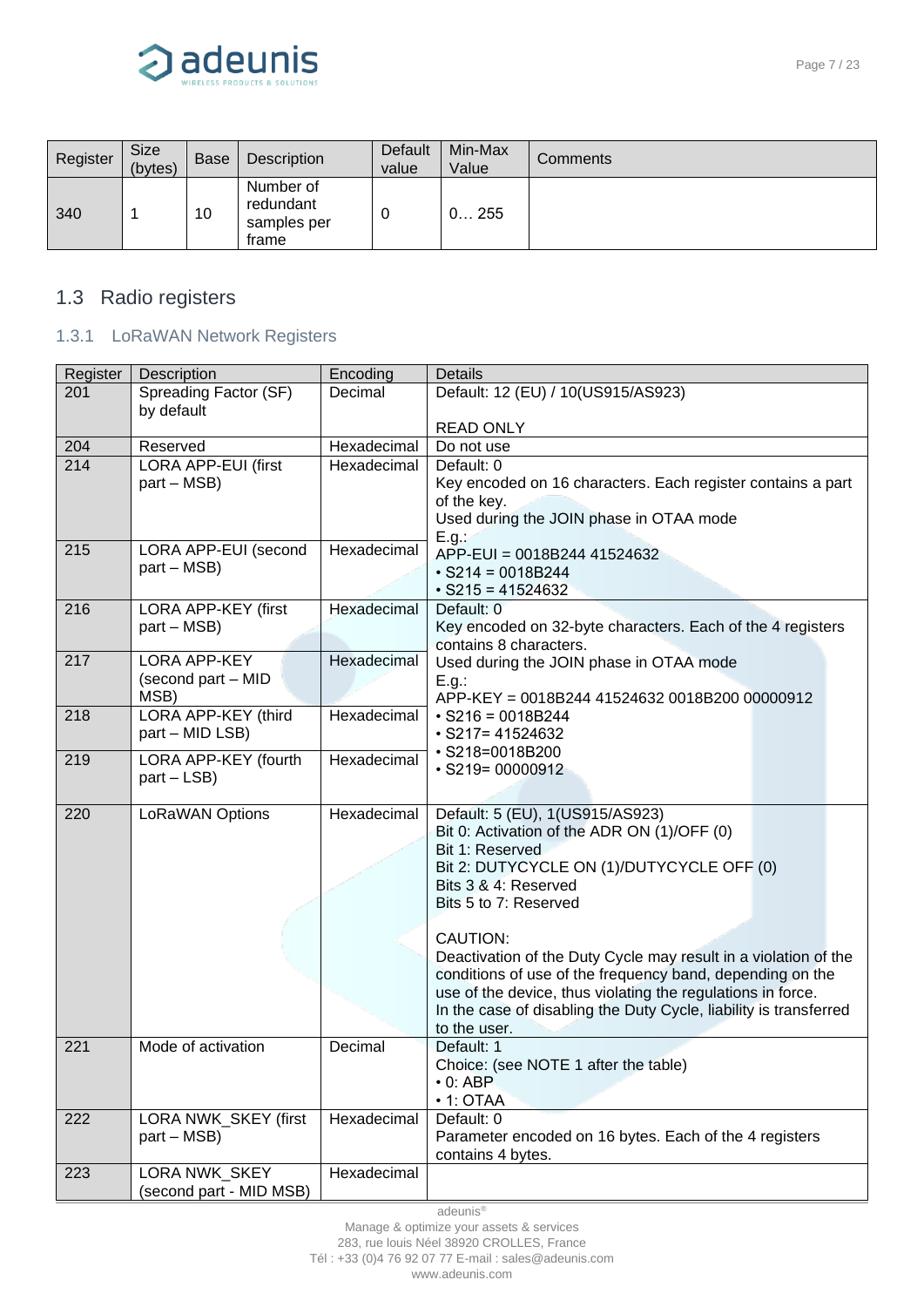

| Register | <b>Description</b>                          | Encoding    | <b>Details</b>                                                                                                                                                                                                                                                                                                          |
|----------|---------------------------------------------|-------------|-------------------------------------------------------------------------------------------------------------------------------------------------------------------------------------------------------------------------------------------------------------------------------------------------------------------------|
| 224      | LORA NWK SKEY (third<br>part - MID LSB)     | Hexadecimal |                                                                                                                                                                                                                                                                                                                         |
| 225      | LORA NWK SKEY<br>(fourth part - LSB)        | Hexadecimal |                                                                                                                                                                                                                                                                                                                         |
| 226      | LORA APP_SKEY (first<br>part – MSB)         | Hexadecimal | Default: 0<br>Parameter encoded on 16 bytes. Each of the 4 registers<br>contains 4 bytes.                                                                                                                                                                                                                               |
| 227      | LORA APP_SKEY<br>(second part - MID MSB)    | Hexadecimal |                                                                                                                                                                                                                                                                                                                         |
| 228      | LORA APP_SKEY (third<br>part - MID LSB)     | Hexadecimal |                                                                                                                                                                                                                                                                                                                         |
| 229      | <b>LORA APP SKEY</b><br>(fourth part - LSB) | Hexadecimal |                                                                                                                                                                                                                                                                                                                         |
| 258      | Reserved                                    | Decimal     | Do not use                                                                                                                                                                                                                                                                                                              |
| 259      | <b>Band number</b><br>(US915 only)          | Decimal     | Default: 0<br>0: the device uses all the channels [0-63] in 125 kHz and [64-<br>71] in 500 kHz<br>1: the device will use just the Band n°1. Use the channels [0-<br>7] in 125 kHz and a channel [65] in 500 kHz.<br>8: the device will use just the Band n°8. Use the channels<br>[56-63] in 125 kHz and 71 in 500 kHz. |
| 260      | Reserved                                    | Decimal     | Do not use                                                                                                                                                                                                                                                                                                              |
| 261      | Reserved                                    | Decimal     | Do not use                                                                                                                                                                                                                                                                                                              |
| 280      | <b>NETWORK ID</b>                           | Hexadecimal | Default: 0<br><b>READ ONLY</b>                                                                                                                                                                                                                                                                                          |
| 281      | <b>DEVICE ADDRESS</b>                       | Hexadecimal | Default: 0                                                                                                                                                                                                                                                                                                              |

NOTE 1: The "Over The Air Activation" (OTAA) mode uses a JOIN phase before being able to transmit on the network. This mode uses the APP\_ EUI (S214 and S215) and APP\_KEY (S216 to S219) codes during this phase to create the keys for network communication. Once this phase is completed, the codes APP\_sKEY, NWK\_sKEY and DEVICE ADDRESS will be present in the corresponding registers. A new JOIN phase is started every time the device exits Command mode, a reset is performed, or the device is turned on. Codes:

• APP\_EUI identifier for global use (provided by default by adeunis®)

• APP\_KEY device application key (provided by default by adeunis®)

The "Activation by personalization" (ABP) mode has no JOIN phase; it transmits directly on the network using the codes NWK\_sKEY (S222 to S225), APP\_sKEY (S226 to S229) and DEVICE ADDRESS (S281) to communicate. Codes:

• NWK\_sKEY network session key (provided by default by adeunis®)

- APP\_KEY applicative session key (provided by default by adeunis®)
- DEVICE ADDRESS Address of the device in the network (provided by default by adeunis®)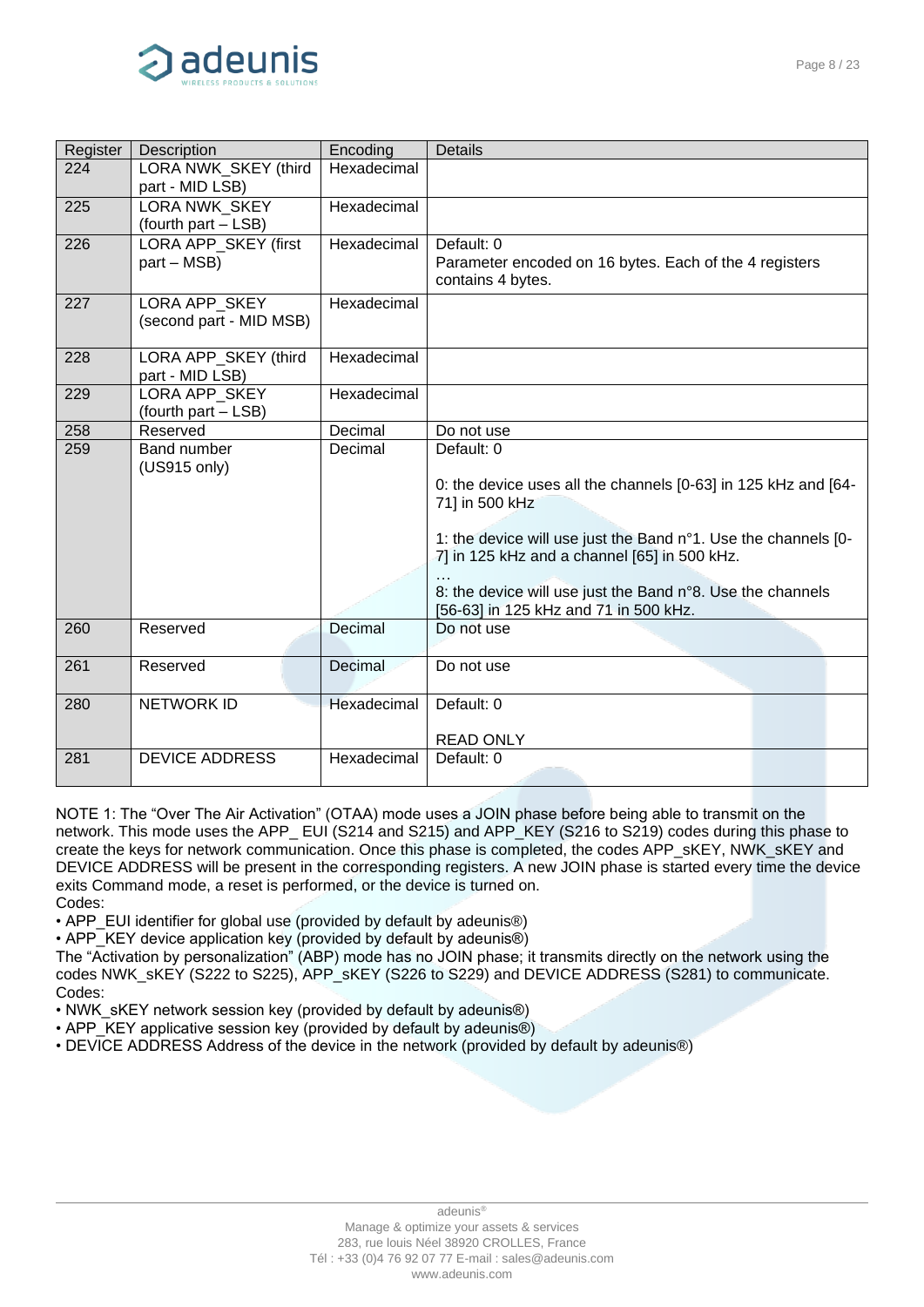

| Register | <b>Size</b><br>(bytes) | <b>Base</b> | <b>Description</b>                                         | Default<br>Value | Range<br>(Min-Max) | Comments                                                                                               |  |  |
|----------|------------------------|-------------|------------------------------------------------------------|------------------|--------------------|--------------------------------------------------------------------------------------------------------|--|--|
| 303      |                        | 10          | LoRaWAN<br>Confirmed mode                                  | $\Omega$         | $0 - 1$            | LoRaWAN only - activation or<br>deactivation of the confirmed mode<br>0: deactivation<br>1: activation |  |  |
| 312      | 4                      | 10          | Maximum delay<br>between 2<br>authentication<br>attempts   | 43200<br>(12h)   | 60-2592000         | X 1 second<br>Period: 1 minute to 30 days<br>$\Rightarrow$                                             |  |  |
| 313      | 2                      | 10          | Weighting factor for<br>initial authentication<br>attempts | $\overline{1}$   | 1-65535            |                                                                                                        |  |  |
| 314      |                        | 10          | Number of tries for<br>each authentication<br>attempt      | 10               | $1 - 255$          |                                                                                                        |  |  |

## <span id="page-8-0"></span>1.3.2 Sigfox Network Registers

| Register | <b>Size</b><br>(bytes) | <b>Base</b> | Description               | Default Value | Range<br>(Min-Max) | Comments                                                |
|----------|------------------------|-------------|---------------------------|---------------|--------------------|---------------------------------------------------------|
| 307      | 2                      | 10          | Sigfox<br>Downlink period | 1440<br>(24h) | 0-65535            | X 1 minute<br>Period: 1 min to 45 days<br>$\Rightarrow$ |
| 317      |                        | 10          | Sigfox<br>Duty Cycle      |               | 0-1                | 0: duty cycle activated<br>1: duty cycle deactivated    |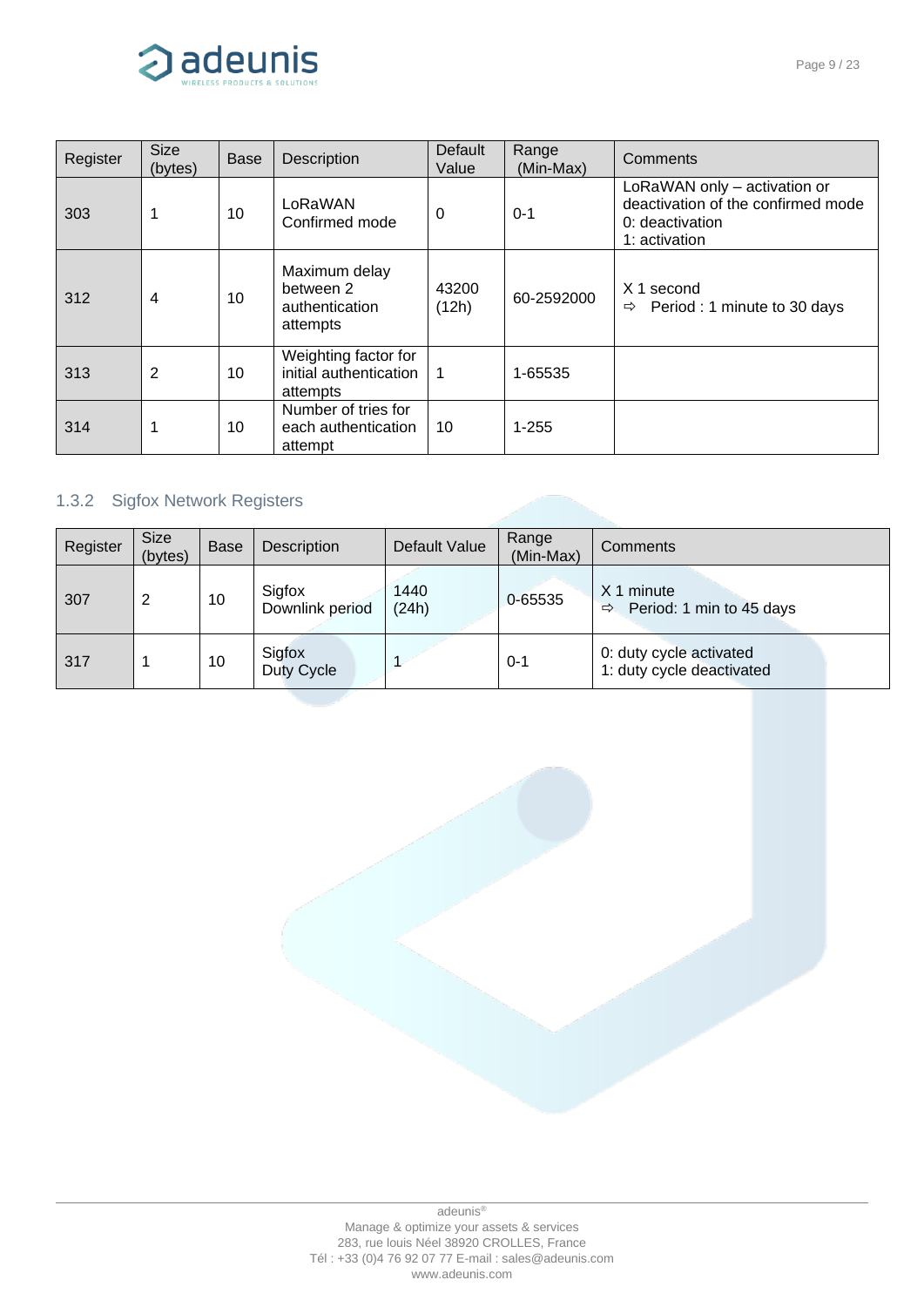

# <span id="page-9-0"></span>2 RADIO PROTOCOL

Data with size greater than 1 byte will be transmitted MSB first. In LoRaWAN, frames are sent on port 1.

### <span id="page-9-1"></span>2.1 Status byte

All frames sent by the product contain a status byte. Its format is identical for all IoT Adeunis products.

| <b>Alarm Status</b>   | Bit 7                | Bit 6 | Bit 5 | Bit 4    | Bit 3    | Bit 2     | Bit 1   | Bit 0  |
|-----------------------|----------------------|-------|-------|----------|----------|-----------|---------|--------|
|                       | <b>Frame Counter</b> |       |       | AppFlag2 | AppFlag1 | Timestamp | Low Bat | Config |
| No Error              |                      |       |       |          |          |           |         | υ      |
| Configuration<br>done |                      |       |       |          | 0        |           | 0       |        |
| Low bat               | $0x00$ to $0x07$     |       |       |          |          |           |         | O      |
| Timestamp             |                      |       |       |          |          |           |         | 0      |
| AppFlag1              |                      |       |       |          |          |           |         | 0      |
| AppFlag2              |                      |       |       |          |          |           |         | 0      |

The status byte provides two bits reserved for a specific use of each product (AppFlag1 and AppFlag2). For this product:

- AppFlag1: configuration inconsistency
	- o Samples lost in periodic data frame because the payload is not enough.

### <span id="page-9-2"></span>2.2 Uplink Frame format

<span id="page-9-3"></span>2.2.1 Product configuration (0x10)

#### *2.2.1.1 LoRaWAN EU868*

This frame is sent following the reception of a frame with code 0x01, or at the start of the product.

| Offset<br>(in byte) | Data          | Description                                              |
|---------------------|---------------|----------------------------------------------------------|
| 0                   | 0x10          | Frame code                                               |
|                     | <b>Status</b> | Status byte                                              |
| $\overline{2}$      | S306          | Product mode                                             |
| $3 - 4$             | S301          | Transmit period, expressed in number of historizations   |
| 5                   | S320          | Input configuration (Channels A et B)                    |
| $6 - 7$             | S321          | Historization period (x2 seconds)                        |
| 8                   | S322          | Debounce durations (channels A and B)                    |
| $9 - 10$            | S325          | Flow calculation period (minute)                         |
| $11 - 12$           | S326          | Flow threshold (channel A)                               |
| $13 - 14$           | S327          | Flow threshold (channel B)                               |
| $15 - 16$           | S328          | Leak threshold (channel A)                               |
| $17 - 18$           | S329          | Leak threshold (channel B)                               |
| $19 - 20$           | S330          | Number of daily periods under leak threshold (channel A) |
| $21 - 22$           | S331          | Number of daily periods under leak threshold (channel B) |
| 23                  | S332          | Sampling period for tamper 1                             |
| 24                  | S333          | Number of sampling necessary before sending the tamper   |
|                     |               | alarm for tamper 1                                       |
| 25                  | S334          | Sampling period for tamper 2                             |
| 26                  | S335          | Number of sampling necessary before sending the tamper   |
|                     |               | alarm for tamper 2                                       |
| 27                  | S340          | Number of redundant samples per frame                    |

adeunis®

Manage & optimize your assets & services 283, rue louis Néel 38920 CROLLES, France Tél : +33 (0)4 76 92 07 77 E-mail : sales@adeunis.com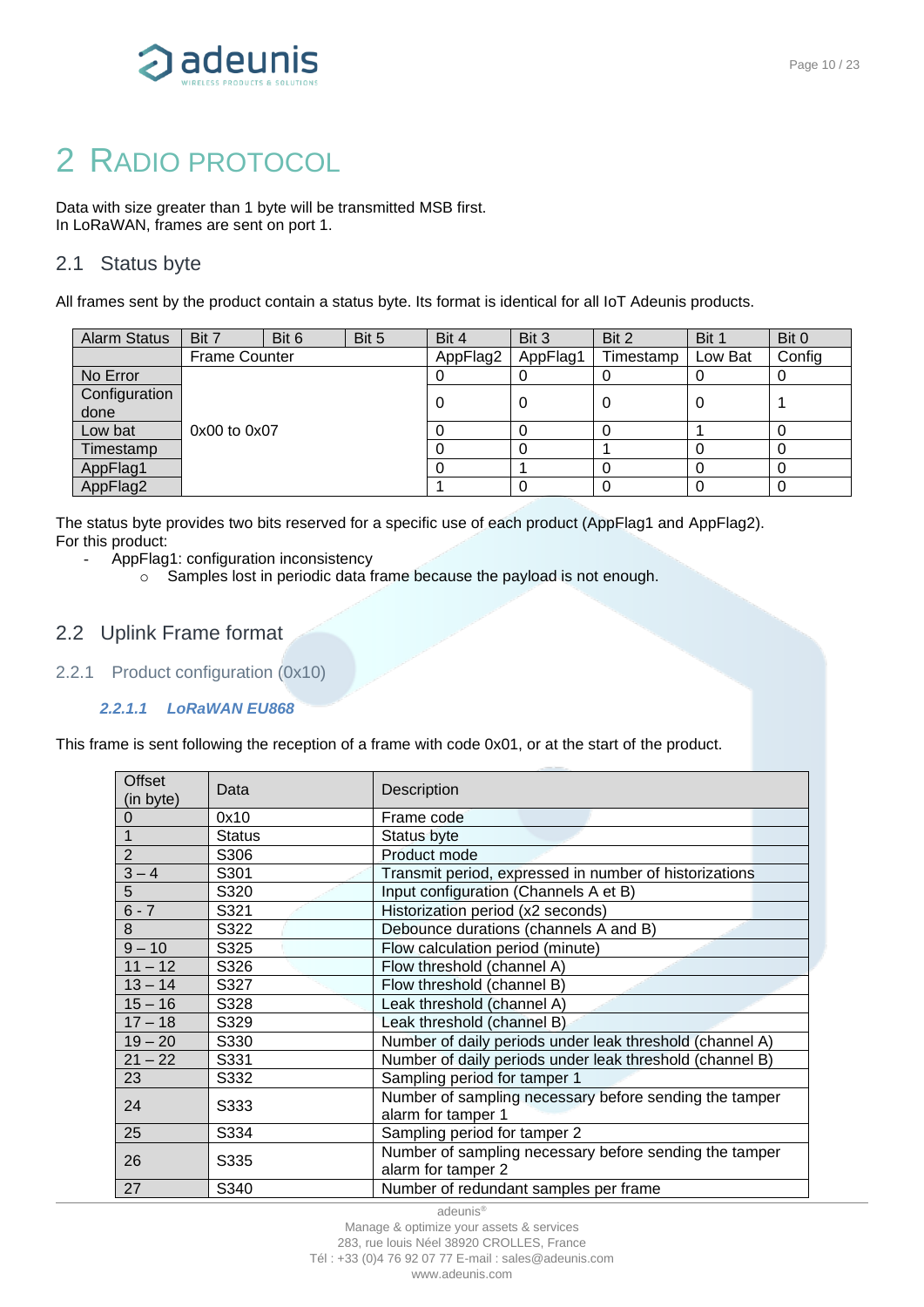

#### Decoding example:

| 0x10<br>Frame code<br>0<br>Frame counter: 0<br>0x00<br>$\mathbf 1$<br>Bit1@0: configuration consistent<br>$\overline{2}$<br>mode PRODUCTION activated<br>0x01<br>$S301=0x0002 = 2$ (decimal): 1 sending every 2<br>$3 - 4$<br>0x0002<br>historizations/savings.<br>: input configuration (Channels A and B):<br>• Channel A: activated, meter different than gas, tamper<br>0x39<br>input activated<br>5<br>• Channel B: activated, gas meter and tamper input<br>deactivated<br>C=300 (decimal), so 1 historization every 10 minutes<br>$6 - 7$<br>0x012C<br>$(300x2sec=600)$ | <b>Offset</b><br>(in byte) | Data   | Description |
|--------------------------------------------------------------------------------------------------------------------------------------------------------------------------------------------------------------------------------------------------------------------------------------------------------------------------------------------------------------------------------------------------------------------------------------------------------------------------------------------------------------------------------------------------------------------------------|----------------------------|--------|-------------|
|                                                                                                                                                                                                                                                                                                                                                                                                                                                                                                                                                                                |                            |        |             |
|                                                                                                                                                                                                                                                                                                                                                                                                                                                                                                                                                                                |                            |        |             |
|                                                                                                                                                                                                                                                                                                                                                                                                                                                                                                                                                                                |                            |        |             |
|                                                                                                                                                                                                                                                                                                                                                                                                                                                                                                                                                                                |                            |        |             |
|                                                                                                                                                                                                                                                                                                                                                                                                                                                                                                                                                                                |                            |        |             |
|                                                                                                                                                                                                                                                                                                                                                                                                                                                                                                                                                                                |                            |        |             |
|                                                                                                                                                                                                                                                                                                                                                                                                                                                                                                                                                                                |                            |        |             |
|                                                                                                                                                                                                                                                                                                                                                                                                                                                                                                                                                                                |                            |        |             |
|                                                                                                                                                                                                                                                                                                                                                                                                                                                                                                                                                                                |                            |        |             |
|                                                                                                                                                                                                                                                                                                                                                                                                                                                                                                                                                                                |                            |        |             |
|                                                                                                                                                                                                                                                                                                                                                                                                                                                                                                                                                                                |                            |        |             |
|                                                                                                                                                                                                                                                                                                                                                                                                                                                                                                                                                                                |                            |        |             |
|                                                                                                                                                                                                                                                                                                                                                                                                                                                                                                                                                                                |                            |        |             |
| Debounce durations Channel A = 500ms and Channel<br>8<br>0x57                                                                                                                                                                                                                                                                                                                                                                                                                                                                                                                  |                            |        |             |
| $B = 100ms$                                                                                                                                                                                                                                                                                                                                                                                                                                                                                                                                                                    |                            |        |             |
| $9 - 10$<br>=60 decimal, flow calculation period is set to 60min<br>0x003C                                                                                                                                                                                                                                                                                                                                                                                                                                                                                                     |                            |        |             |
| =10 000 decimal, over-flow threshold detection on                                                                                                                                                                                                                                                                                                                                                                                                                                                                                                                              |                            |        |             |
| channel A set to<br>0x2710                                                                                                                                                                                                                                                                                                                                                                                                                                                                                                                                                     | $11 - 12$                  |        |             |
| 10 000 impulses per hour                                                                                                                                                                                                                                                                                                                                                                                                                                                                                                                                                       |                            |        |             |
| =30 000 decimal, over-flow threshold detection on<br>$13 - 14$                                                                                                                                                                                                                                                                                                                                                                                                                                                                                                                 |                            |        |             |
| channel B set to                                                                                                                                                                                                                                                                                                                                                                                                                                                                                                                                                               |                            | 0x7530 |             |
| 30 000 impulses per hour<br>=10 decimal, threshold tamper detection Channel A set                                                                                                                                                                                                                                                                                                                                                                                                                                                                                              |                            |        |             |
| $15 - 16$<br>0x000A<br>to 10 impulses per hour                                                                                                                                                                                                                                                                                                                                                                                                                                                                                                                                 |                            |        |             |
| threshold tamper detection Channel B set to 0 impulse                                                                                                                                                                                                                                                                                                                                                                                                                                                                                                                          |                            |        |             |
| $17 - 18$<br>0x0000<br>per hour                                                                                                                                                                                                                                                                                                                                                                                                                                                                                                                                                |                            |        |             |
| number of daily periods under tamper threshold                                                                                                                                                                                                                                                                                                                                                                                                                                                                                                                                 |                            |        |             |
| $19 - 20$<br>0x0003<br>(Channel A) set to 3                                                                                                                                                                                                                                                                                                                                                                                                                                                                                                                                    |                            |        |             |
| number of daily periods under tamper threshold                                                                                                                                                                                                                                                                                                                                                                                                                                                                                                                                 |                            |        |             |
| $21 - 22$<br>0x0005<br>(Channel B) set to 5                                                                                                                                                                                                                                                                                                                                                                                                                                                                                                                                    |                            |        |             |
| 23<br>0x01<br>sampling period of tamper 1 set to 1                                                                                                                                                                                                                                                                                                                                                                                                                                                                                                                             |                            |        |             |
| number of sampling necessary before tamper alarm for                                                                                                                                                                                                                                                                                                                                                                                                                                                                                                                           |                            |        |             |
| 24<br>tamper 1 set to 3                                                                                                                                                                                                                                                                                                                                                                                                                                                                                                                                                        |                            | 0x03   |             |
| sampling period of tamper 2 set to 6<br>25<br>0x06                                                                                                                                                                                                                                                                                                                                                                                                                                                                                                                             |                            |        |             |
| number of sampling necessary before tamper alarm for                                                                                                                                                                                                                                                                                                                                                                                                                                                                                                                           |                            |        |             |
| 26<br>tamper 2 set to 10                                                                                                                                                                                                                                                                                                                                                                                                                                                                                                                                                       |                            | 0x0A   |             |
| 27<br>number of redundant samples per frame set to 13<br>0x0D                                                                                                                                                                                                                                                                                                                                                                                                                                                                                                                  |                            |        |             |

#### *2.2.1.1 Sigfox / LoRaWAN US915 / LoRaWAN AS923*

These frames are sent following the reception of a frame with code 0x01, or at the start of the product.

| <b>Offset</b><br>(in byte) | Data             | Description                                               |
|----------------------------|------------------|-----------------------------------------------------------|
| 0                          | 0x10             | Frame code                                                |
|                            | <b>Status</b>    | Status byte                                               |
| 2                          | S306             | Product mode                                              |
| $3 - 4$                    | S <sub>301</sub> | Transmit period, expressed in number of<br>historizations |
| 5                          | S320             | Input configuration (Channels A et B)                     |
| $6 - 7$                    | S321             | Historization period (x2 seconds)                         |
| 8                          | S322             | Anti-bounce filter period (channels A and B)              |
| $9 - 10$                   | S325             | Flow calculation period (minute)                          |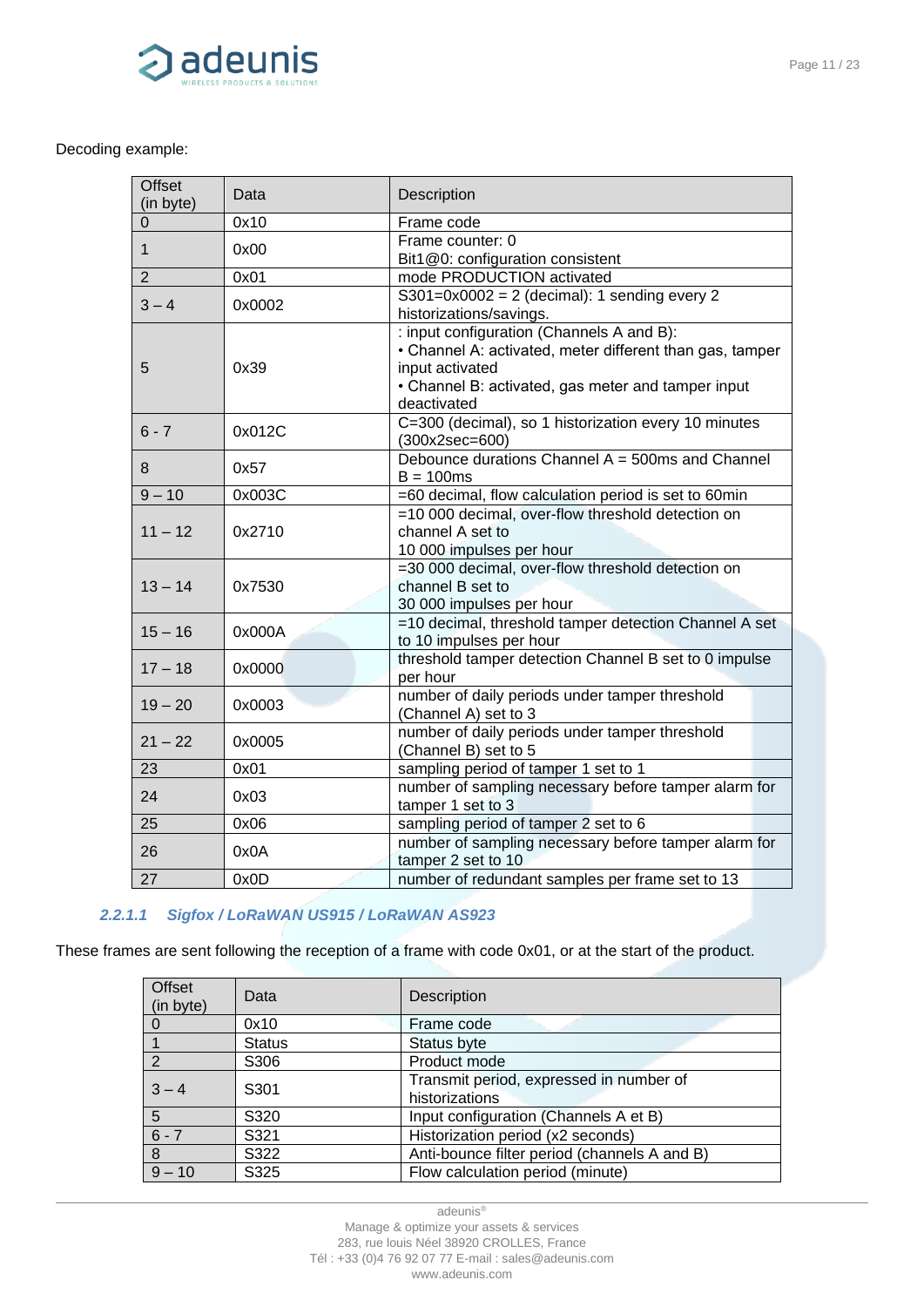

#### Decoding example:

| Offset<br>(in byte) | Data   | <b>Description</b>                                                                                                                                                                          |
|---------------------|--------|---------------------------------------------------------------------------------------------------------------------------------------------------------------------------------------------|
| 0                   | 0x10   | Frame code                                                                                                                                                                                  |
|                     | 0x00   | Frame counter: 0<br>Bit1@0: configuration consistent                                                                                                                                        |
| 2                   | 0x01   | mode PRODUCTION activated                                                                                                                                                                   |
| $3 - 4$             | 0x0002 | $S301=0x0002 = 2$ (decimal): 1 sending every 2<br>historizations/savings.                                                                                                                   |
| 5                   | 0x39   | Input configuration (Channels A and B):<br>• Channel A: activated, meter different than gas,<br>tamper input activated<br>• Channel B: activated, gas meter and tamper<br>input deactivated |
| $6 - 7$             | 0x012C | C=300 (decimal), so 1 historization every 10<br>minutes (300x2sec=600)                                                                                                                      |
| 8                   | 0x57   | anti-bounce filter Channel $A = 500$ ms and<br>Channel $B = 100$ ms                                                                                                                         |
| $9 - 10$            | 0x003C | $=60$ decimal, flow calculation period is set to<br>60 <sub>min</sub>                                                                                                                       |

In order to optimize the sending of the start frames, the 0x11 frame is only sent if the over-flow or leak alarm is active. If at least one of the following conditions is checked, the frame is sent:

- $S326! = 0$
- $S327! = 0$
- $S330! = 0$
- $S331! = 0$

| Offset<br>(in byte) | Data          | Description                |
|---------------------|---------------|----------------------------|
|                     | 0x11          | Frame code                 |
|                     | <b>Status</b> | Status byte                |
| $2 - 3$             | S326          | Flow threshold (channel A) |
| $4 - 5$             | S327          | Flow threshold (channel B) |
| $6 - 7$             | S328          | Leak threshold (channel A) |
| $8 - 9$             | S329          | Leak threshold (channel B) |

| <b>Offset</b><br>(in byte) | Data   | Description                                                                                       |
|----------------------------|--------|---------------------------------------------------------------------------------------------------|
| 0                          | 0x11   | Frame code                                                                                        |
|                            | 0x20   | Frame counter: 1<br>Bit1@0: configuration consistent                                              |
| $2 - 3$                    | 0x2710 | =10 000 decimal, over-flow threshold detection on<br>channel A set to<br>10 000 impulses per hour |
| $4 - 5$                    | 0x7530 | =30 000 decimal, over-flow threshold detection on<br>channel B set to<br>30 000 impulses per hour |
| $6 - 7$                    | 0x000A | =10 decimal, threshold tamper detection Channel<br>A set to 10 impulses per hour                  |
| $8 - 9$                    | 0x0000 | threshold tamper detection Channel B set to 0<br>impulse per hour                                 |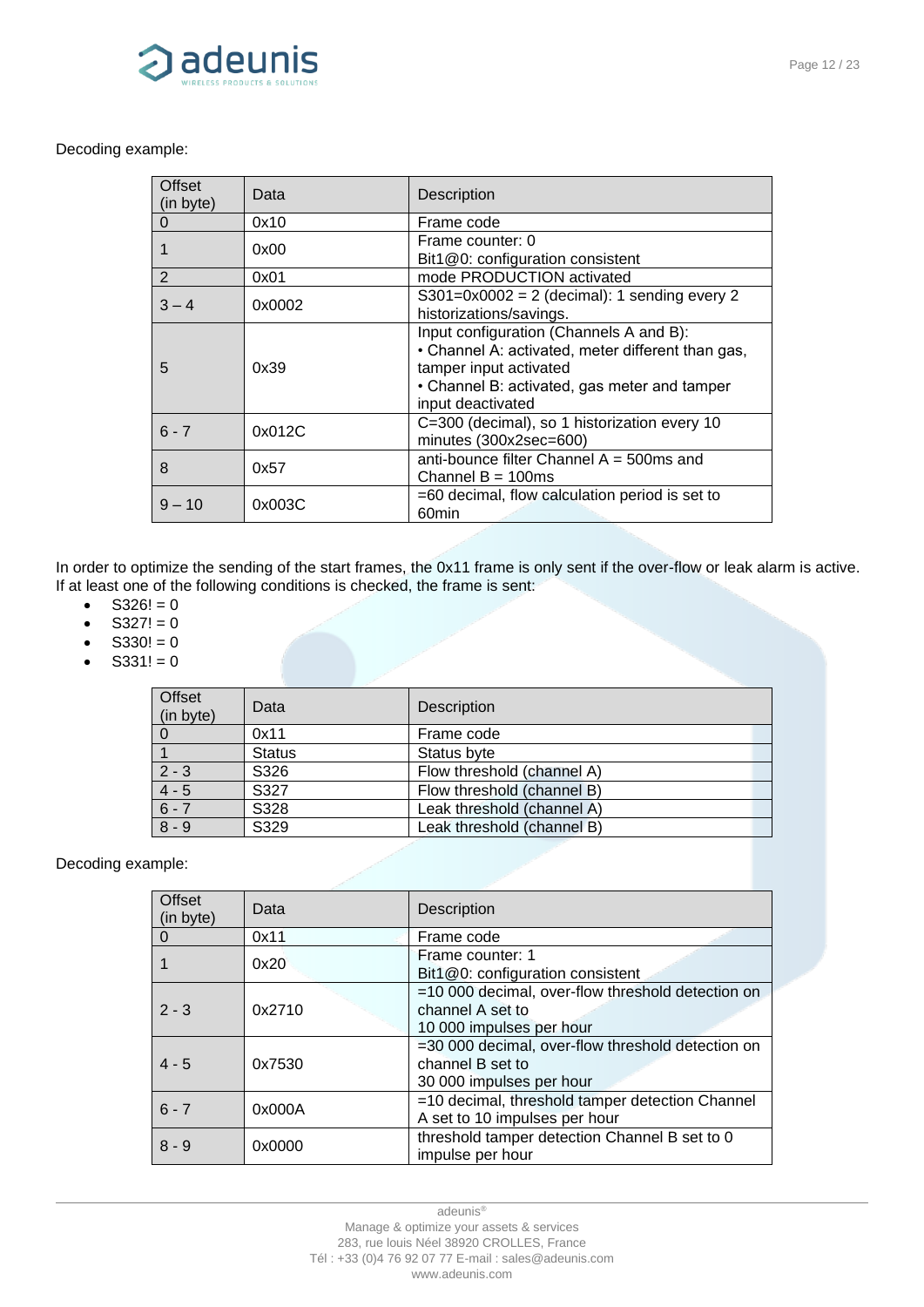

In order to optimize the sending of start frames, the 0x12 frame is only sent if the leak or fraud alarm is active or if there is redundancy. If at least one of the following conditions is checked, the frame is sent:

- $S330! = 0$
- $S331! = 0$
- $(S320 \& 0x88)! = 0$
- $S340! = 0$

| Offset<br>(in byte) | Data          | <b>Description</b>                                                           |
|---------------------|---------------|------------------------------------------------------------------------------|
| O                   | 0x12          | Frame code                                                                   |
|                     | <b>Status</b> | Status byte                                                                  |
| $2 - 3$             | S330          | Number of daily periods under leak threshold<br>(channel A)                  |
| $4 - 5$             | S331          | Number of daily periods under leak threshold<br>(channel B)                  |
| 6                   | S332          | Sampling period for tamper 1                                                 |
|                     | S333          | Number of sampling necessary before sending<br>the tamper alarm for tamper 1 |
| 8                   | S334          | Sampling period for tamper 2                                                 |
| 9                   | S335          | Number of sampling necessary before sending<br>the tamper alarm for tamper 2 |
| 10                  | S340          | Number of redundant samples per frame                                        |

| Offset<br>(in byte) | Data   | <b>Description</b>                                                         |
|---------------------|--------|----------------------------------------------------------------------------|
| $\Omega$            | 0x12   | Frame code                                                                 |
|                     | 0x40   | Frame counter: 2<br>Bit1@0: configuration consistent                       |
| $2 - 3$             | 0x0003 | number of daily periods under tamper threshold<br>(Channel A) set to 3     |
| $4 - 5$             | 0x0005 | number of daily periods under tamper threshold<br>(Channel B) set to 5     |
| 6                   | 0x01   | sampling period of tamper 1 set to 1                                       |
| 7                   | 0x03   | number of sampling necessary before tamper<br>alarm for tamper 1 set to 3  |
| 8                   | 0x06   | sampling period of tamper 2 set to 6                                       |
| 9                   | 0x0A   | number of sampling necessary before tamper<br>alarm for tamper 2 set to 10 |
| 10                  | 0x0D   | number of redundant samples per frame set to 13                            |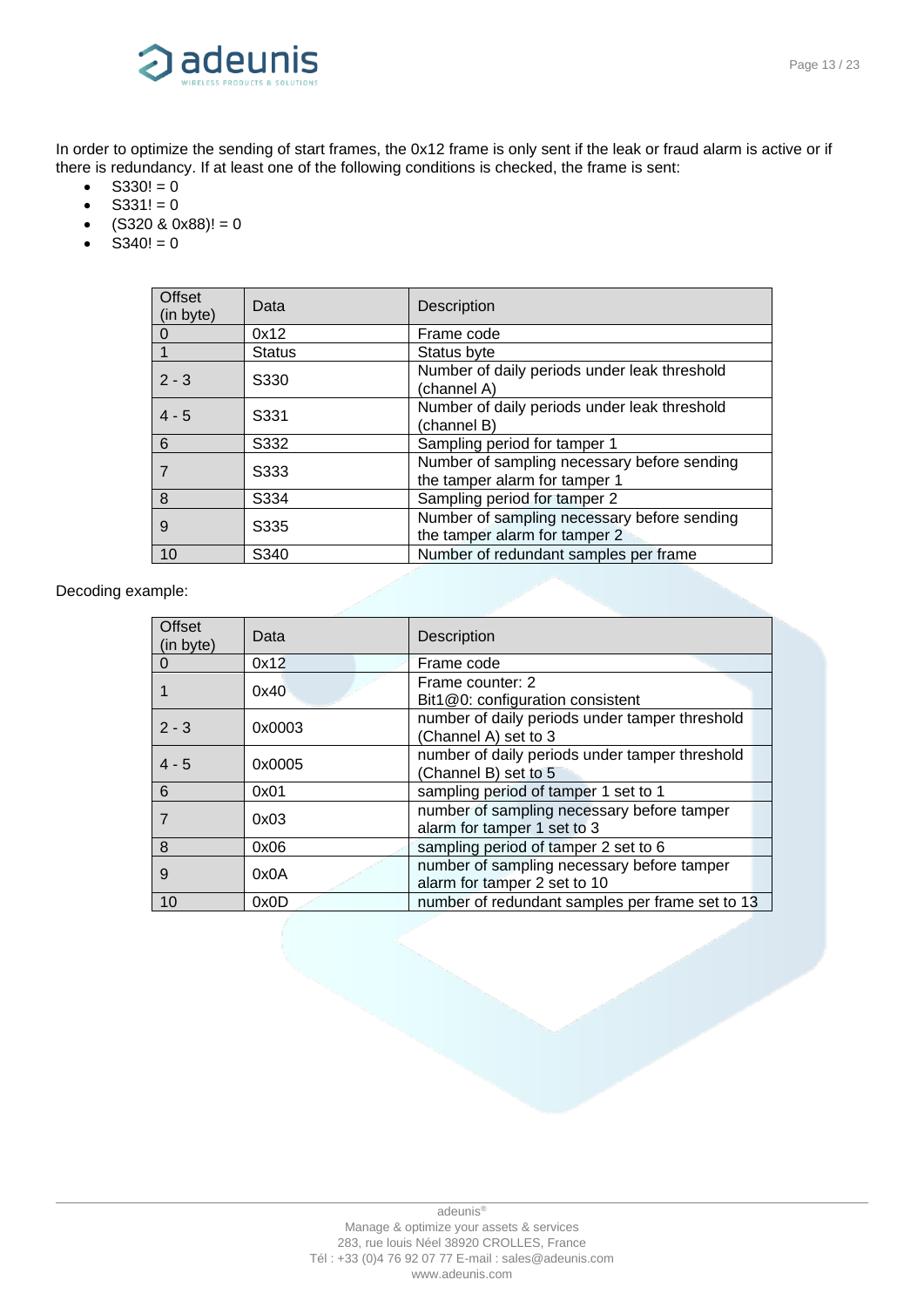

#### <span id="page-13-0"></span>2.2.2 Network configuration (0x20)

This frame is sent following the reception of a frame with code 0x02, or at the start of the product.

#### *2.2.2.1 LoRaWAN EU868 / LoRaWAN US915 / LoRaWAN AS923*

| Offset<br>(in byte) | Data             | <b>Description</b>                                                                                                                                                              |
|---------------------|------------------|---------------------------------------------------------------------------------------------------------------------------------------------------------------------------------|
|                     | 0x20             | Frame code                                                                                                                                                                      |
|                     | <b>Status</b>    | Status byte                                                                                                                                                                     |
|                     | S <sub>220</sub> | LoRaWAN options<br>Bit 0: Activation of the ADR ON (1)/OFF (0)<br>Bit 1: Reserved<br>Bit 2: DUTYCYCLE ON (1)/DUTYCYCLE OFF (0)<br>Bits 3 & 4: Reserved<br>Bits 5 to 7: Reserved |
| 3                   | S <sub>221</sub> | Provisioning mode (0: ABP, 1: OTAA)                                                                                                                                             |

#### Decoding example:

| Offset<br>(in byte) | Data | Description                            |
|---------------------|------|----------------------------------------|
|                     | 0x20 | Frame code                             |
|                     | 0x20 | Frame counter: 1<br>Bit1@0: no Low Bat |
|                     | 0x05 | Duty cycle activated<br><b>ADR ON</b>  |
| З                   | 0x01 | OTAA                                   |

#### *2.2.2.2 Sigfox*

| Offset<br>(in byte) | Data          | <b>Description</b> |
|---------------------|---------------|--------------------|
|                     | 0x20          | Frame code         |
|                     | <b>Status</b> | Status byte        |
|                     | S202          | Retry count        |

| <b>Offset</b><br>(in byte) | Data | Description                            |
|----------------------------|------|----------------------------------------|
|                            | 0x20 | Frame code                             |
|                            | 0x20 | Frame counter: 1<br>Bit1@0: no Low Bat |
|                            | 0x02 | 2 retries                              |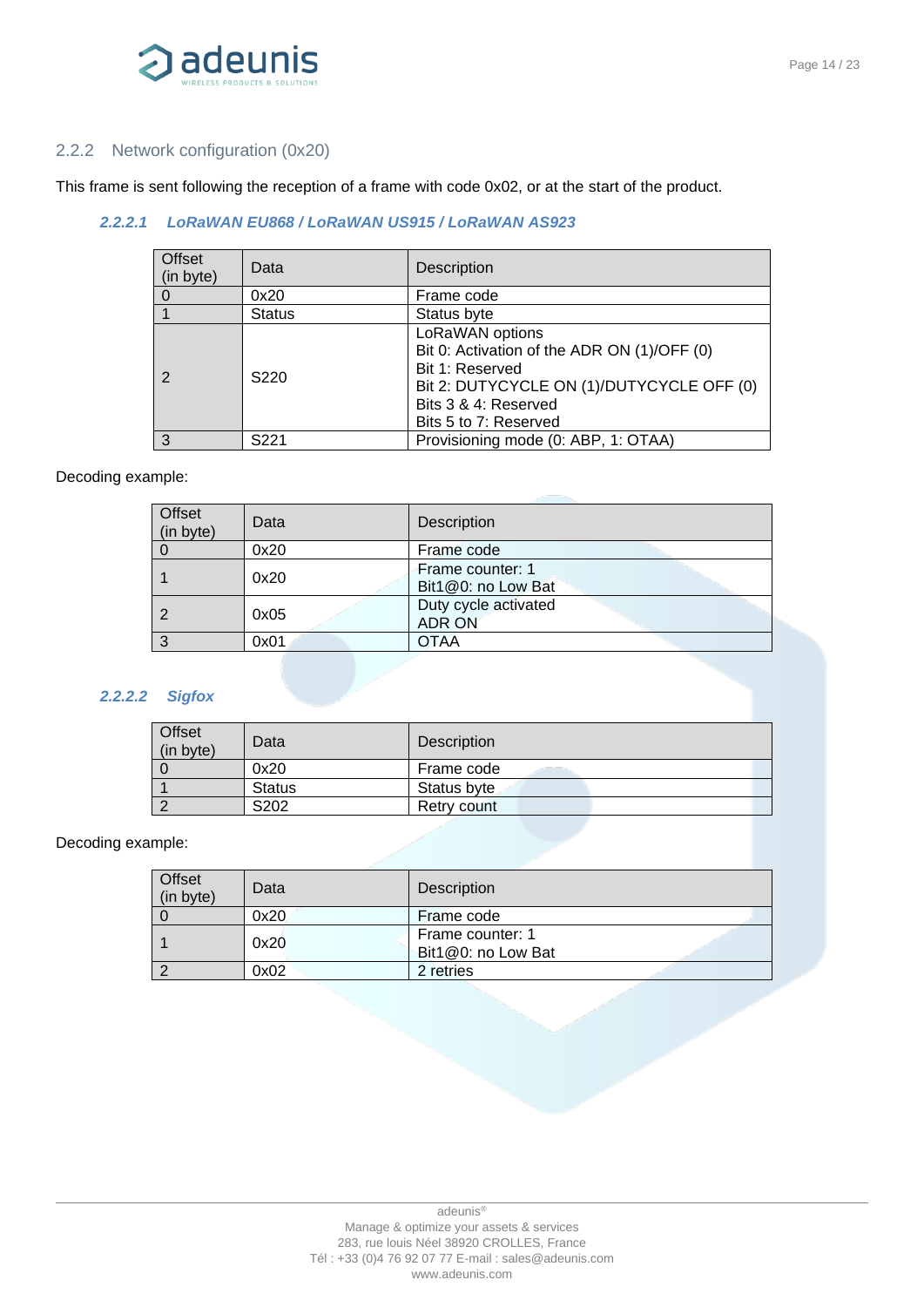

#### 2.2.3 Software version (0x37)

#### This frame is sent at the start of the product only if KARE+ is enabled.

| Offset<br>(in byte) | Data          | <b>Description</b>                                 |
|---------------------|---------------|----------------------------------------------------|
|                     | 0x37          | Frame code                                         |
|                     | <b>Status</b> | Status byte                                        |
| $2 - 4$             | APP version   | Byte 5 : MAJOR<br>Byte 6 : MINOR<br>Byte 7 : PATCH |
| $5 - 7$             | RTU version   | Byte 5 : MAJOR<br>Byte 6 : MINOR<br>Byte 7 : PATCH |

#### Decoding example:

| Offset<br>(in byte) | Data     | Description                           |
|---------------------|----------|---------------------------------------|
|                     | 0x37     | Frame code                            |
|                     | 0x20     | Frame counter: 1<br>Bit1@0: no LowBat |
| $2 - 4$             | 0x020100 | APP v2.1.0                            |
| $5 - 7$             | 0x020001 | RTU v2.0.1                            |

#### <span id="page-14-0"></span>2.2.4 Keep alive frame (0x30)

This frame (0x30) is transmitted 24 hours after the startup of the application or after the transmission of the previous Keep Alive frame.

| Offset<br>(in byte) | Data                 | Description                                                                                                                                                                                                                                                                                                                    |
|---------------------|----------------------|--------------------------------------------------------------------------------------------------------------------------------------------------------------------------------------------------------------------------------------------------------------------------------------------------------------------------------|
| 0                   | 0x30                 | Frame code                                                                                                                                                                                                                                                                                                                     |
| 1                   | <b>Status</b>        | Status byte                                                                                                                                                                                                                                                                                                                    |
| 2                   | Alarms               | bit to 1 if the alarm is activated else 0:<br>• Bit 0 – Exceeding flow on channel A<br>• Bit 1 – Exceeding flow on channel B<br>• Bit 2 - Tamper detected on channel A<br>• Bit 3 - Tamper detected on channel B<br>• Bit 4 – Leak detected on channel A<br>• Bit 5 – Leak detected on channel B<br>$\cdot$ Bit 6/7 – Reserved |
| $3 - 4$             | Max flow - channel A | maximum measured flow on channel A within the<br>last 24 hours                                                                                                                                                                                                                                                                 |
| $5 - 6$             | Max flow - channel B | maximum measured flow on channel B within the<br>last 24 hours                                                                                                                                                                                                                                                                 |
| $7 - 8$             | Min flow - channel A | minimum measured flow on channel A within the<br>last 24 hours                                                                                                                                                                                                                                                                 |
| $9 - 10$            | Min flow - channel B | minimum measured flow on channel B within the<br>last 24 hours                                                                                                                                                                                                                                                                 |
| $11 - 14$           | Timestamp            | Only for LoRaWAN product with timestamping<br>enabled.<br>Timestamp of the frame in EPOCH 2013 format                                                                                                                                                                                                                          |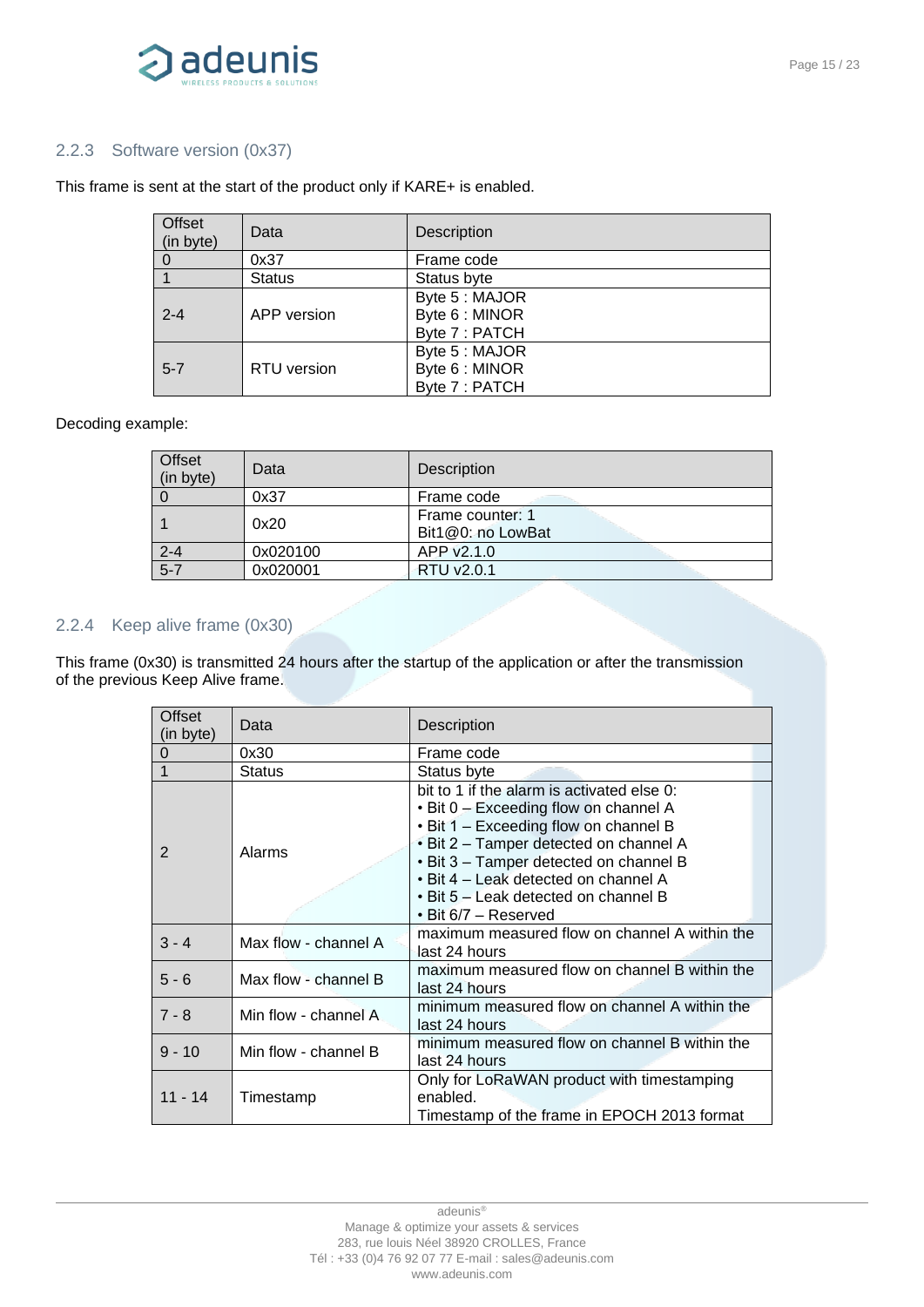

#### Decoding example:

| <b>Offset</b><br>(in byte) | Data   | <b>Description</b>                                                                                                                                                                                                                                                                                                                                                                      |
|----------------------------|--------|-----------------------------------------------------------------------------------------------------------------------------------------------------------------------------------------------------------------------------------------------------------------------------------------------------------------------------------------------------------------------------------------|
| $\Omega$                   | 0x30   | Frame code                                                                                                                                                                                                                                                                                                                                                                              |
|                            | 0x22   | Frame counter: 1<br>Bit1@1: Low Bat detected                                                                                                                                                                                                                                                                                                                                            |
| $\mathcal{P}$              | 0x19   | (00011001) binary which gives:<br>$\cdot$ Bit 0 = 1 – Exceeding flow on channel A<br>$\cdot$ Bit 1 = 0 – No exceeding flow on channel B<br>$\cdot$ Bit 2 = 0 – No tamper detected on channel A<br>$\cdot$ Bit 3 = 1 – Tamper detected on channel B<br>$\cdot$ Bit 4 = 1 – Leak detected on channel A<br>$\cdot$ Bit 5 = 0 - No leak detected on channel B<br>$\cdot$ Bit 6/7 – Reserved |
| $3 - 4$                    | 0x310A | $= 0x310A$ so 12,554 pulses per hour                                                                                                                                                                                                                                                                                                                                                    |
| $5 - 6$                    | 0x12C4 | $= 0x12C4$ so 4,804 pulses per hour                                                                                                                                                                                                                                                                                                                                                     |
| $7 - 8$                    | 0x0010 | $= 0x0010$ so 16 pulses per hour                                                                                                                                                                                                                                                                                                                                                        |
| $9 - 10$                   | 0x0000 | $= 0x0000$ so 0 pulse per hour                                                                                                                                                                                                                                                                                                                                                          |

### <span id="page-15-0"></span>2.2.5 Periodic data without historization (0x46)

This frame (0x46) is transmitted at the frequency defined in register S321 and only if register 301 is set to 1.

| <b>Offset</b><br>(in byte) | Data                | Description                                                                                                    |
|----------------------------|---------------------|----------------------------------------------------------------------------------------------------------------|
|                            | 0x46                | Frame code                                                                                                     |
|                            | <b>Status</b>       | Status byte                                                                                                    |
| $2 - 5$                    | Counter - channel A | Counter value for channel A when transmitting the<br>frame                                                     |
| $6 - 9$                    | Counter - channel B | Counter value for channel B when transmitting the<br>frame                                                     |
| $10 - 13$                  | Timestamp           | Only for LoRaWAN product with timestamping<br>enabled.<br>Timestamp of the last index in EPOCH 2013<br>format. |

| <b>Offset</b><br>(in byte) | Data       | <b>Description</b>                               |
|----------------------------|------------|--------------------------------------------------|
|                            | 0x46       | Frame code                                       |
|                            | 0x20       | Frame counter: 1<br>Bit1@0: Low Bat not detected |
| $2 - 5$                    | 0x00015C4F | $= 89,167$ pulses                                |
| $6 - 9$                    | 0x0000F74A | $= 63,306$ pulses                                |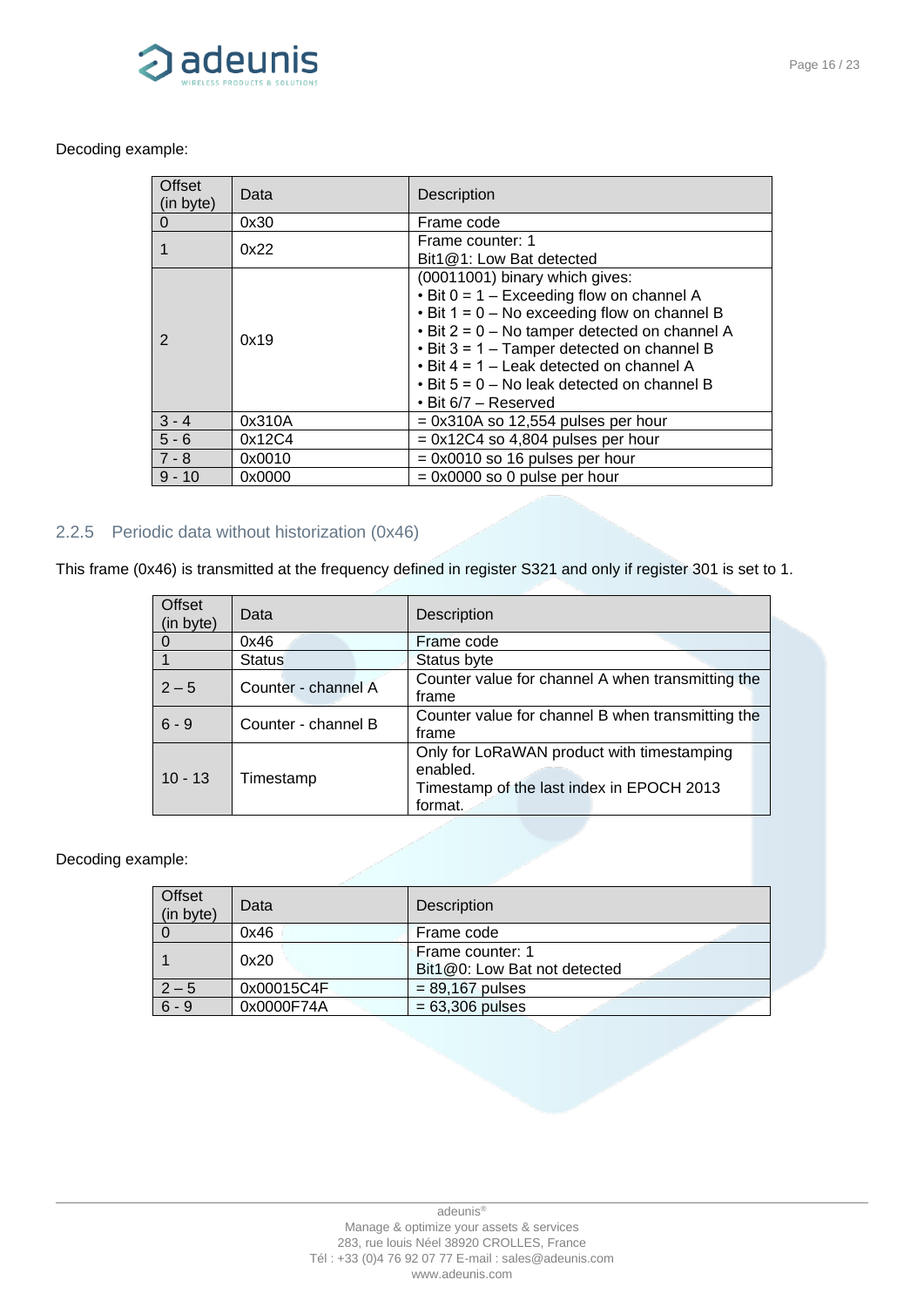

#### <span id="page-16-0"></span>2.2.6 Alarm frame (0x47)

This frame (0x47) is sent if the measured flow of one of the channels exceeds the configured threshold for this channel (registers S326 and S327).

| <b>Offset</b><br>(in byte) | Data                         | Description                                                                                           |
|----------------------------|------------------------------|-------------------------------------------------------------------------------------------------------|
|                            | 0x47                         | Frame code                                                                                            |
|                            | <b>Status</b>                | Status byte                                                                                           |
| $2 - 3$                    | Measured flow -<br>channel A | Measured flow on channel A when detecting the<br>exceeding of flow, in pulses per hour                |
| $4 - 5$                    | Measured flow -<br>channel B | Measured flow on channel B when detecting the<br>exceeding of flow, in pulses per hour                |
| $6 - 9$                    | Timestamp                    | Only for LoRaWAN product with timestamping<br>enabled.<br>Timestamp of the frame in EPOCH 2013 format |

#### Decoding example:

| Offset<br>(in byte) | Data       | Description                                      |
|---------------------|------------|--------------------------------------------------|
|                     | 0x47       | Frame code                                       |
|                     | 0xA0       | Frame counter: 5<br>Bit1@0: Low Bat not detected |
| $2 - 3$             | 0x2904     | $= 10,500$ pulses per hour                       |
| $4 - 5$             | 0x206C     | $= 8,300$ pulses per hour                        |
| $6 - 9$             | 0x0ED9C520 | Timestamp: 2020-11-23 17:06:40                   |

#### <span id="page-16-1"></span>2.2.7 Periodic frame with historization (0x5A / 0x5B)

These frames (0x5A et 0x5B) are sent, if the corresponding channels are activated (S320), at the period defined by registers S321 x S301.

Maximum number of samples per frame:

- LoRaWAN EU868: 23 index samples (21 samples with time stamping)
	-
	- LoRaWAN US915 / AS923: 3 index samples
- Sigfox: 4 index samples
	-

| Offset<br>(in byte) | Data                                          | <b>Description</b>                                                                                                                      |  |
|---------------------|-----------------------------------------------|-----------------------------------------------------------------------------------------------------------------------------------------|--|
| 0                   | 0x5A / 0x5B                                   | Frame code<br>Channel A: 0x5A<br>Channel B: 0x5B                                                                                        |  |
| 1                   | <b>Status</b>                                 | Status byte                                                                                                                             |  |
| $2 - 5$             | Index at t <sub>0</sub>                       |                                                                                                                                         |  |
| $6 - 7$             | Variation of the index<br>Between t0 and t-1  | WARNING: if max capacity in the frame is<br>reached the warning bit appeared in<br>status byte. In this case, the product will send the |  |
| $8 - 9$             | Variation of the index<br>Between t-1 and t-2 | most recent samples at the expense of the oldest<br>ones that will be lost.                                                             |  |
| .                   |                                               |                                                                                                                                         |  |
|                     | Timestamp                                     | Only for LoRaWAN, product with timestamping<br>enabled.<br>Timestamp of the last index in EPOCH 2013<br>format                          |  |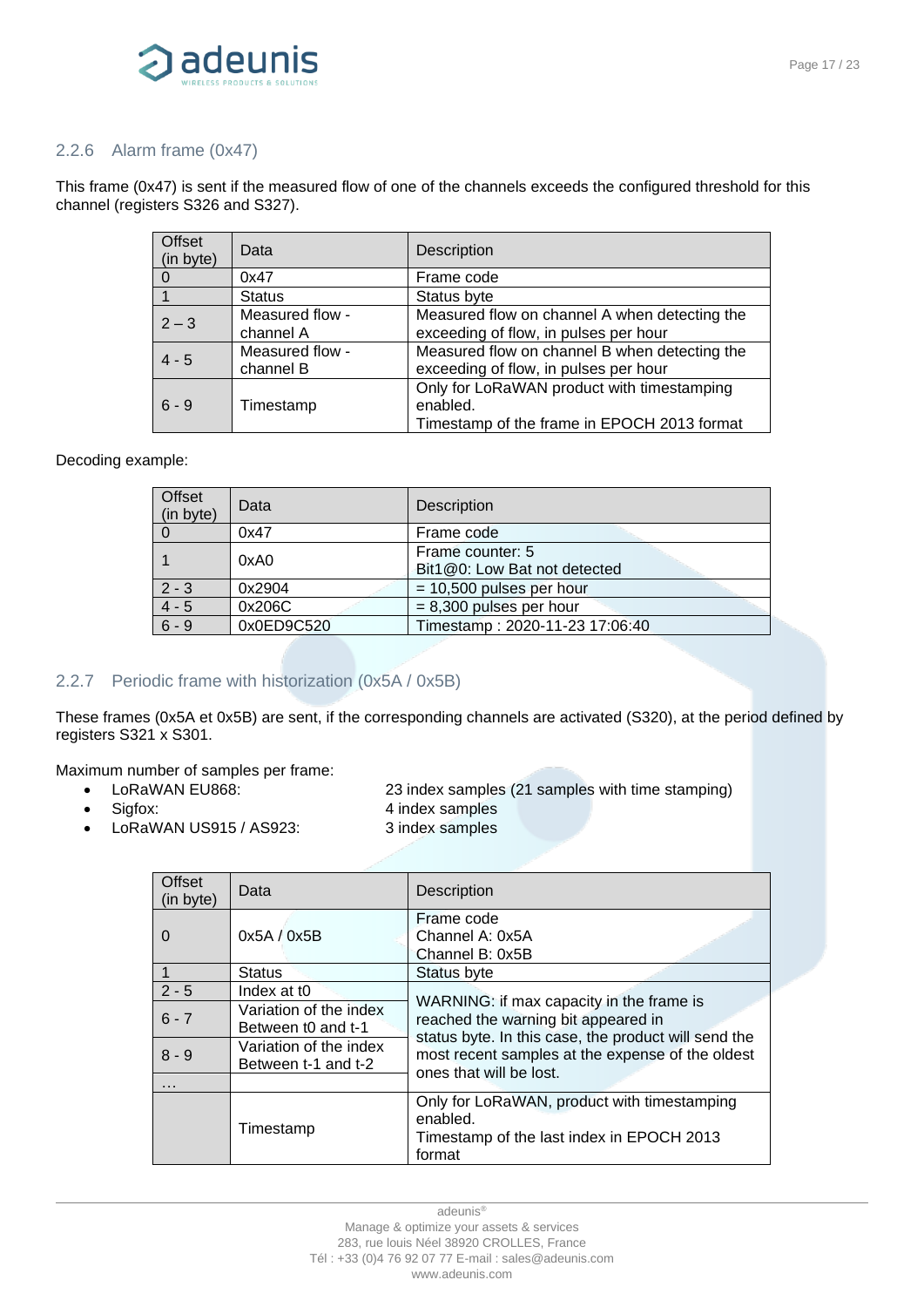

Decoding example (for 2 samples):

| Offset<br>(in byte) | Data       | Description                                      |
|---------------------|------------|--------------------------------------------------|
|                     | 0x5A       | this frame is for channel A                      |
|                     | 0x82       | Frame counter: 4<br>Bit1@1: Low Bat detected     |
| $2 - 5$             | 0x00015C4F | 89 167 impulses at t0                            |
| $4 - 5$             | 0xE6F3     | 59 123 impulses of difference between t0 and t-1 |

#### <span id="page-17-0"></span>2.2.8 Response to Get register request (0x31)

Following reception of a downlink frame with the code 0x40, the frame 0x31 is transmitted. It contains all the values of the registers requested in the downlink frame 0x40.

| Offset<br>(in byte) | Data          | Description                                    |
|---------------------|---------------|------------------------------------------------|
| $\overline{0}$      | 0x31          | Frame code                                     |
|                     | <b>Status</b> | Status byte                                    |
| $2 - 3$             |               | Value 1   If value 1 is a 2-byte register      |
|                     |               | Value $2 \mid$ If value 2 is a 1-byte register |
| $5 - 8$             |               | Value $3 \mid$ If value 3 is a 4-byte register |
| $\cdots$            |               |                                                |

If an error is detected in the request, the returned 0x31 frame will be empty.

Note: the size of the data registers is variable depending on the register number. Refer to the list of registers to determine the size of each one and to deduce the total size of the data returned by the 0x31 frame.

Decoding example:

| Offset<br>(in byte) | Data       | <b>Description</b>                                   |
|---------------------|------------|------------------------------------------------------|
| $\Omega$            | 0x31       | Frame code                                           |
|                     | 0x80       | Frame counter: 4<br>Bit1@0: Low Bat not detected     |
| $2 - 3$             | 0x1234     | 4660 (considering that value 1 is a 2-byte register) |
|                     | 0xFF       | 255 (considering that value 2 is a 1-byte register)  |
| $5 - 8$             | 0x00000000 | 0 (considering that value 3 is a 4-byte register)    |
| $\cdots$            |            |                                                      |

#### <span id="page-17-1"></span>2.2.9 Response to Set register request (0x33)

Following reception of a downlink frame with the code 0x41, the frame 0x33 is transmitted. It shows whether the downlink frame (0x41) has been received and gives information on the support status of the latter.

| Offset<br>(in byte) | Data           | Description                                                                                                                        |
|---------------------|----------------|------------------------------------------------------------------------------------------------------------------------------------|
|                     | 0x33           | Frame code                                                                                                                         |
|                     | <b>Status</b>  |                                                                                                                                    |
|                     | Request status | 0x00: N/A<br>0x01: success<br>0x02: success – no update (value to set is the current register value)<br>$0x03$ : error - coherency |

adeunis® Manage & optimize your assets & services 283, rue louis Néel 38920 CROLLES, France Tél : +33 (0)4 76 92 07 77 E-mail : sales@adeunis.com www.adeunis.com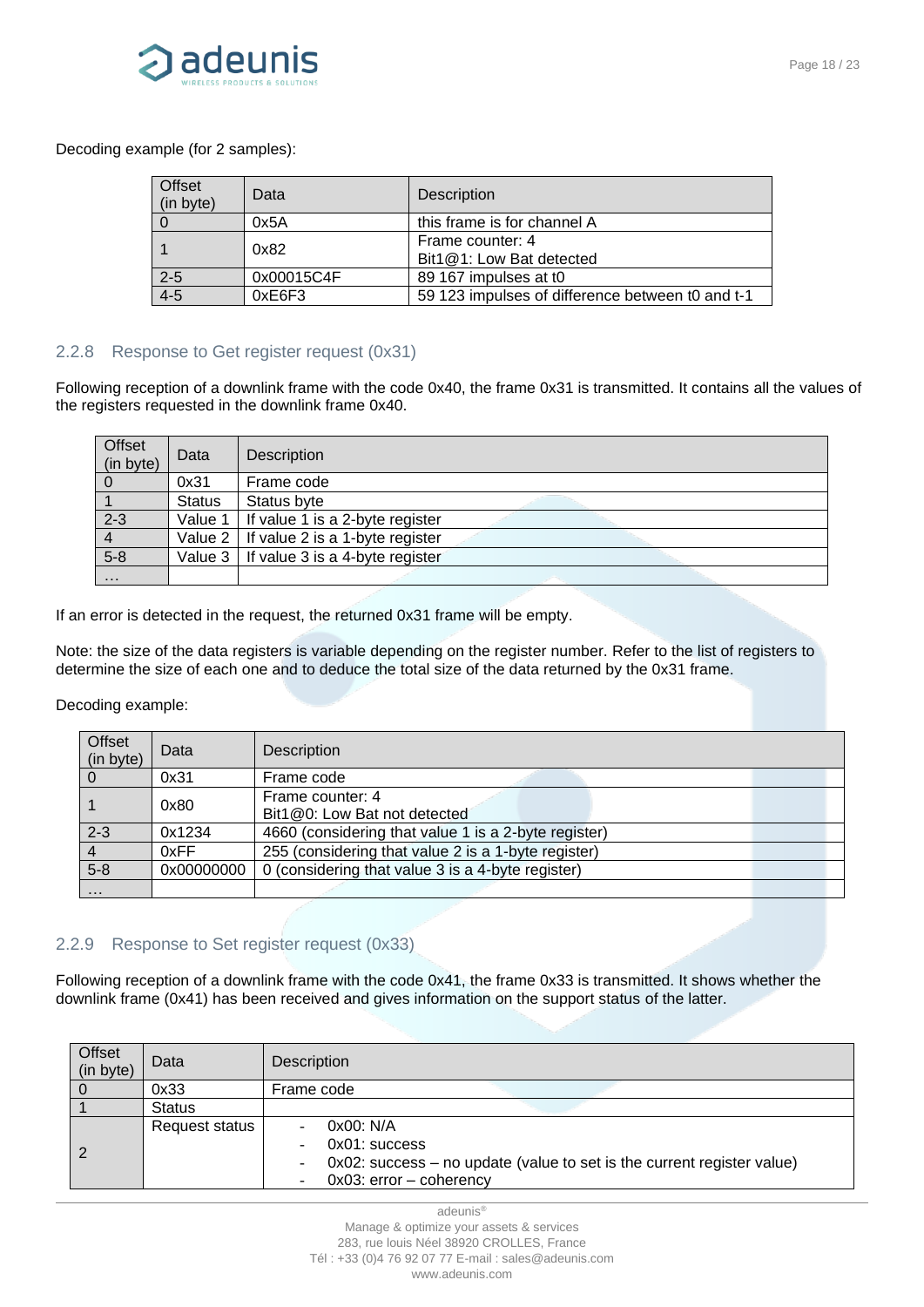

|         |             | $0x04$ : error – invalid register                                                     |
|---------|-------------|---------------------------------------------------------------------------------------|
|         |             | 0x05: error – invalid value                                                           |
|         |             | 0x06: error - truncated value                                                         |
|         |             | 0x07: error – access not allowed                                                      |
|         |             | $0x08$ : error – other reason                                                         |
| $3 - 4$ | Register Id | Indicates to the user the register that caused the error (only if "Request Status" is |
|         |             | different from 0x01).                                                                 |

CAUTION: if the request 0x41 concerns several registers, the device will stop the analysis of the Downlink request at the first error and will send the Status frame with the reason and the identifier of the register concerned.

In the event of an error, if a partial reconfiguration has taken place before the error was detected, the device restarts and returns to its last valid configuration. As a result, you will have to configure the device again with the new data.

#### Decoding example:

| Offset<br>(in byte) | Data   | Description                                        |
|---------------------|--------|----------------------------------------------------|
|                     | 0x33   | Frame code                                         |
|                     | 0x80   | Frame counter: 4<br>Bit1@0: Low Bat not detected   |
|                     | 0x04   | invalid register                                   |
| $3 - 4$             | 0x013F | 319: register S319 does not exist (should be S3XX) |

### <span id="page-18-0"></span>2.2.10 Transmit conditions

| Description                                 | <b>Network</b>                                    | Frame<br>code          | Sending conditions                                                                                                                                                                                        |
|---------------------------------------------|---------------------------------------------------|------------------------|-----------------------------------------------------------------------------------------------------------------------------------------------------------------------------------------------------------|
|                                             | LoRaWAN<br><b>EU868</b>                           | 0x10                   |                                                                                                                                                                                                           |
| <b>Status</b><br>(product<br>configuration) | Sigfox /<br>LoRaWAN<br>US915/<br>LoRaWAN<br>AS923 | 0x10,<br>0x11,<br>0x12 | Start of the product (switch to OPERATION mode).<br>٠<br>Exit configuration mode (AT command)<br>$\bullet$<br>0x01 frame reception (product config recovery)                                              |
| <b>Network</b><br>status                    | All                                               | 0x20                   | Start of the product (switch to OPERATION mode).<br>$\bullet$<br>Out of configuration mode (AT command)<br>$\bullet$<br>0x02 frame reception (network config recovery)<br>$\bullet$                       |
| Daily frame<br>(keep alive)                 | All                                               | 0x30                   | 24 hours have passed since the start or last<br>$\bullet$<br>sending of this frame                                                                                                                        |
| Software<br>version                         | All                                               | 0x37                   | Start of the product (only if KARE+ is activated)                                                                                                                                                         |
| Periodic data<br>frame without<br>history   | All                                               | 0x46                   | Start of the product (switch to OPERATION mode).<br>$\bullet$<br>Exit configuration mode (AT command)<br>Shipping period reached (period defined by register<br>S321 with S301 to 1)                      |
| Alarm frame                                 | All                                               | 0x47                   | Exceeding the over-flow alarm threshold on one of<br>$\bullet$<br>the two lanes (sending only if over-flow control is<br>activated by writing a different value of zero in the<br>S326 or S327 register). |
| Periodic data<br>frame with<br>history      | All                                               | 0x5A<br>0x5B           | Transmit period reached (period defined by<br>$\bullet$<br>registers S321 and S301)<br>Frame 0x5A for Track A<br>Frame 0x5B for track B                                                                   |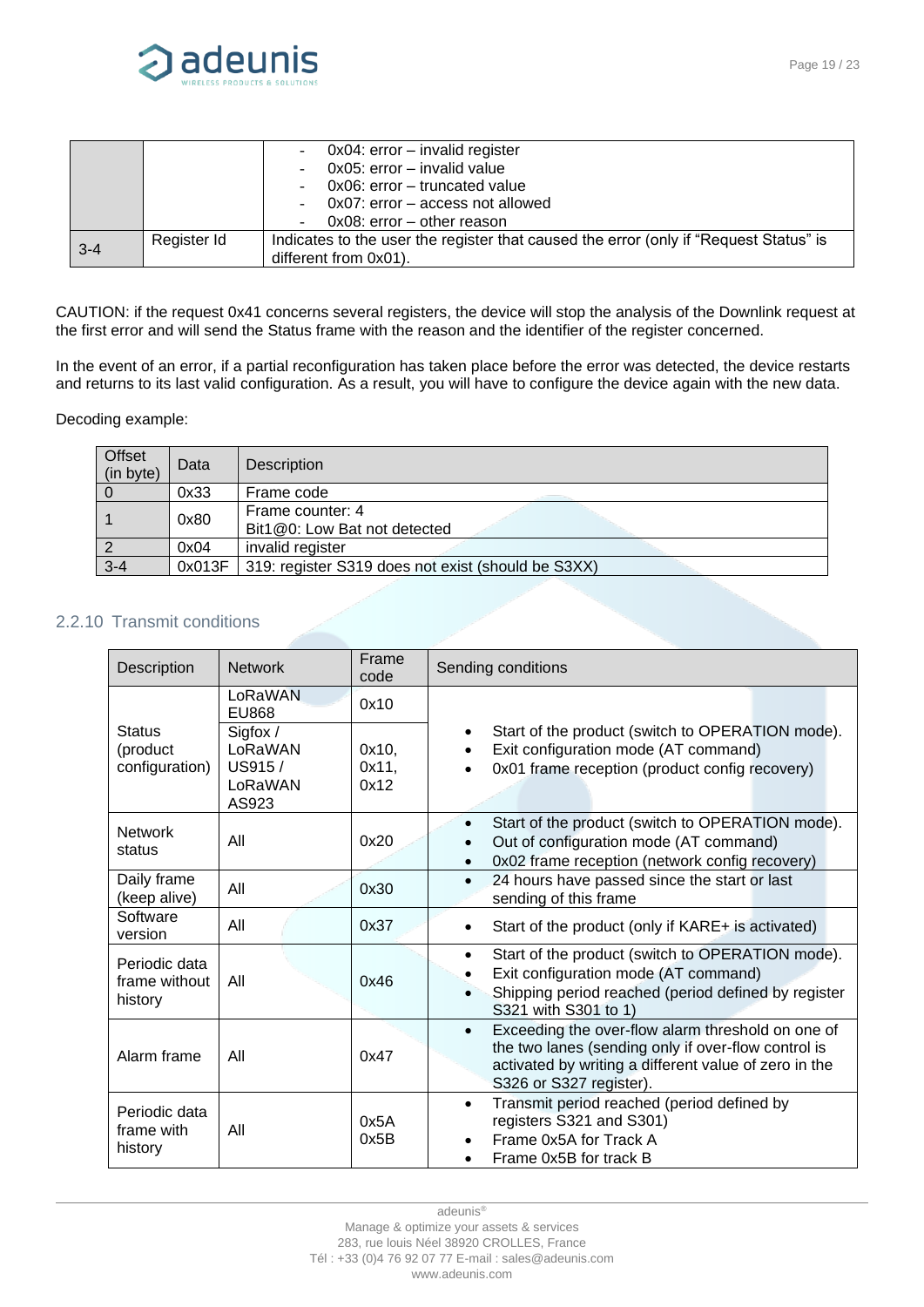

### <span id="page-19-0"></span>2.3 Downlink Frame format

#### <span id="page-19-1"></span>2.3.1 Get applicative configuration (0x01)

| <b>Offset</b><br>(in byte) | Data | Description |
|----------------------------|------|-------------|
|                            | 0x01 | Frame code  |

When the device receives the downlink, it will generate a product configuration frame (0x10).

#### <span id="page-19-2"></span>2.3.2 Get network configuration (0x02)

| <b>Offset</b><br>(in byte) | Data | <b>Description</b> |
|----------------------------|------|--------------------|
|                            | 0x02 | Frame code         |

When the device receives the downlink, it will generate a network configuration frame (0x20).

#### <span id="page-19-3"></span>2.3.3 Add offset to pulse counters (0x03)

#### *2.3.3.1 LoRaWAN EU868, LoRaWAN US915, LoRaWAN AS923 (0x03)*

This frame allows to add an offset to the counter value on each channel.

| <b>Offset</b><br>(in byte) | Data      | <b>Description</b>                                            |
|----------------------------|-----------|---------------------------------------------------------------|
| l 0                        | 0x03      | Frame code                                                    |
| $1 - 4$                    | Offset -  | Offset - channel A: numbers of pulses to add to current index |
|                            | channel A | of the meter (channel A) (unsigned 32-bits, MSB first)        |
| $5 - 8$                    | Offset -  | Offset - channel B: numbers of pulses to add to current index |
|                            | channel B | of the meter (channel B) (unsigned 32-bits, MSB first)        |

Coding example:

| Offset<br>(in byte) | Data       | <b>Description</b>                               |
|---------------------|------------|--------------------------------------------------|
|                     | 0x03       | Frame code                                       |
| - 4                 |            | 0x00000015 21 pulses to add to channel A counter |
| $5 - 8$             | 0x00000050 | 80 pulses to add to channel B counter            |

#### *2.3.3.1 Sigfox (0x03 & 0x04)*

These frames allow to add an offset to the counter value on each channel.

| Offset<br>(in byte) | Data      | <b>Description</b>                                           |
|---------------------|-----------|--------------------------------------------------------------|
|                     | 0x03      | Frame code                                                   |
| $1 - 4$             | Offset -  | Offset - channel A: numbers of pulses to add to current      |
|                     | channel A | index of the meter (channel A) (unsigned 32-bits, MSB first) |

Coding example:

| Data       | <b>Description</b>                    |
|------------|---------------------------------------|
| 0x03       | Frame code                            |
| 0x00000015 | 21 pulses to add to channel A counter |
|            |                                       |

adeunis®

Manage & optimize your assets & services 283, rue louis Néel 38920 CROLLES, France Tél : +33 (0)4 76 92 07 77 E-mail : sales@adeunis.com www.adeunis.com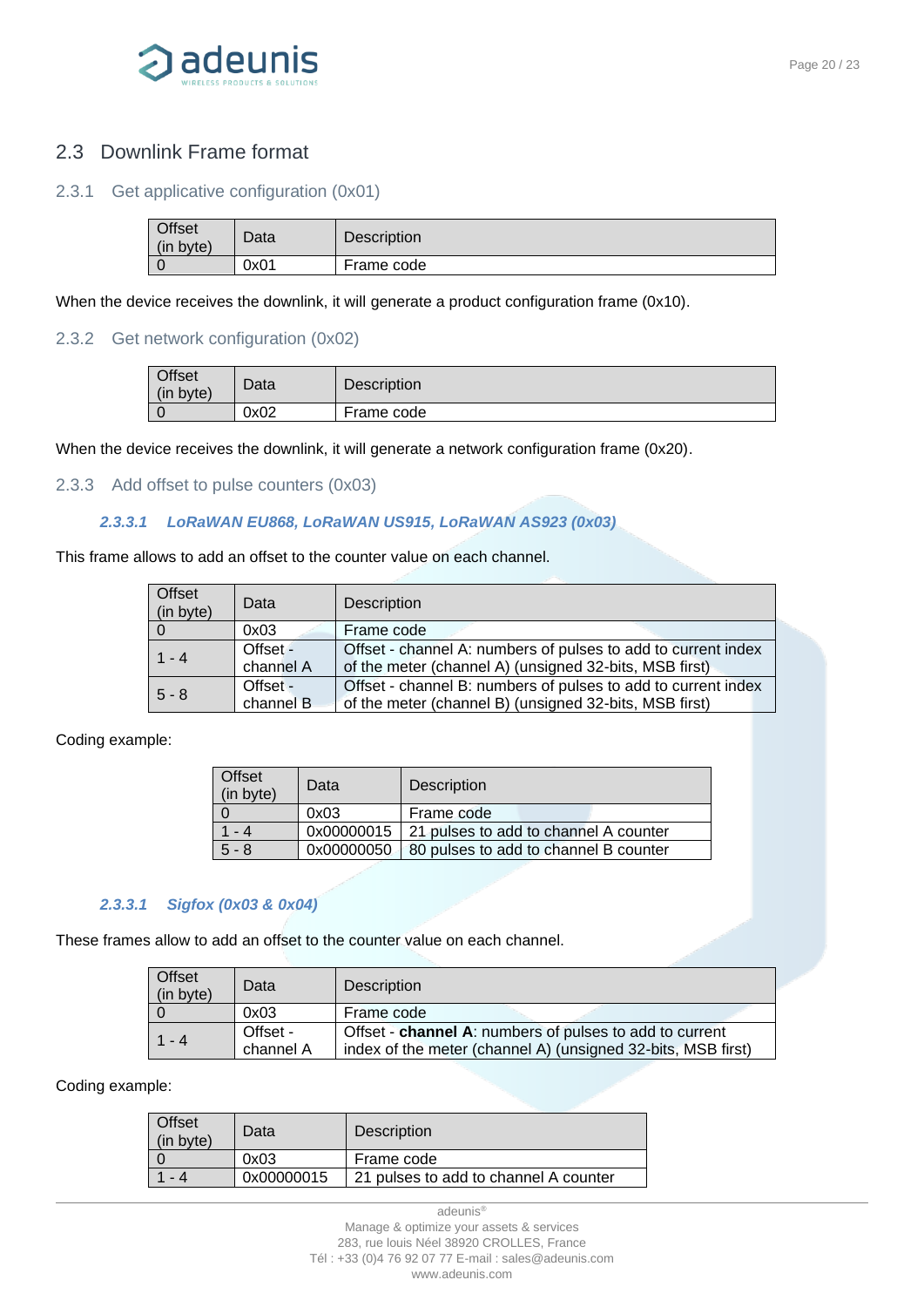

| <b>Offset</b><br>(in byte) | Data      | <b>Description</b>                                           |
|----------------------------|-----------|--------------------------------------------------------------|
|                            | 0x04      | Frame code                                                   |
| 1 - 4                      | Offset -  | Offset - channel B: numbers of pulses to add to current      |
|                            | channel B | index of the meter (channel B) (unsigned 32-bits, MSB first) |

#### Coding example:

| <b>Offset</b><br>(in byte) | Data       | <b>Description</b>                    |
|----------------------------|------------|---------------------------------------|
|                            | 0x04       | Frame code                            |
| - 4                        | 0x00000050 | 80 pulses to add to channel A counter |

#### <span id="page-20-0"></span>2.3.4 Get registers (0x40)

This frame (0x40) allows you to inform the device through the network that it must send the values of specific S3XX registers in an uplink frame (0x31).

| <b>Offset</b><br>(in byte) | Data    | <b>Description</b>                                                                      |  |
|----------------------------|---------|-----------------------------------------------------------------------------------------|--|
|                            | 0x40    | Frame code                                                                              |  |
|                            | CONFID1 |                                                                                         |  |
|                            | CONFID2 | Index of the register to be sent. The corresponding register is<br>300 + CONFIDX value. |  |
|                            | CONFID3 |                                                                                         |  |

IMPORTANT: the user can specify several CONF IDs in the downlink frame but it is up to the user's responsibility to verify that according to the protocol, the size of the data available in a downlink will be large enough to contain all the desired data. Otherwise, the application will send only the first values.

In Sigfox mode: backend may request to send 8 bytes in a downlink. All unused bytes should set to 0xFF to ask the product to stop the downlink frame parsing.

Coding example:

| <b>Offset</b><br>(in byte) | Data        | Description                |
|----------------------------|-------------|----------------------------|
|                            | 0x40        | Frame code                 |
|                            | 0x00        | Get register S300          |
| $\mathcal{P}$              | 0x14        | Get register S320          |
| 3                          | 0x20        | Get register S332          |
|                            | 0xFFFFFFFFF | In SFX: ignored by product |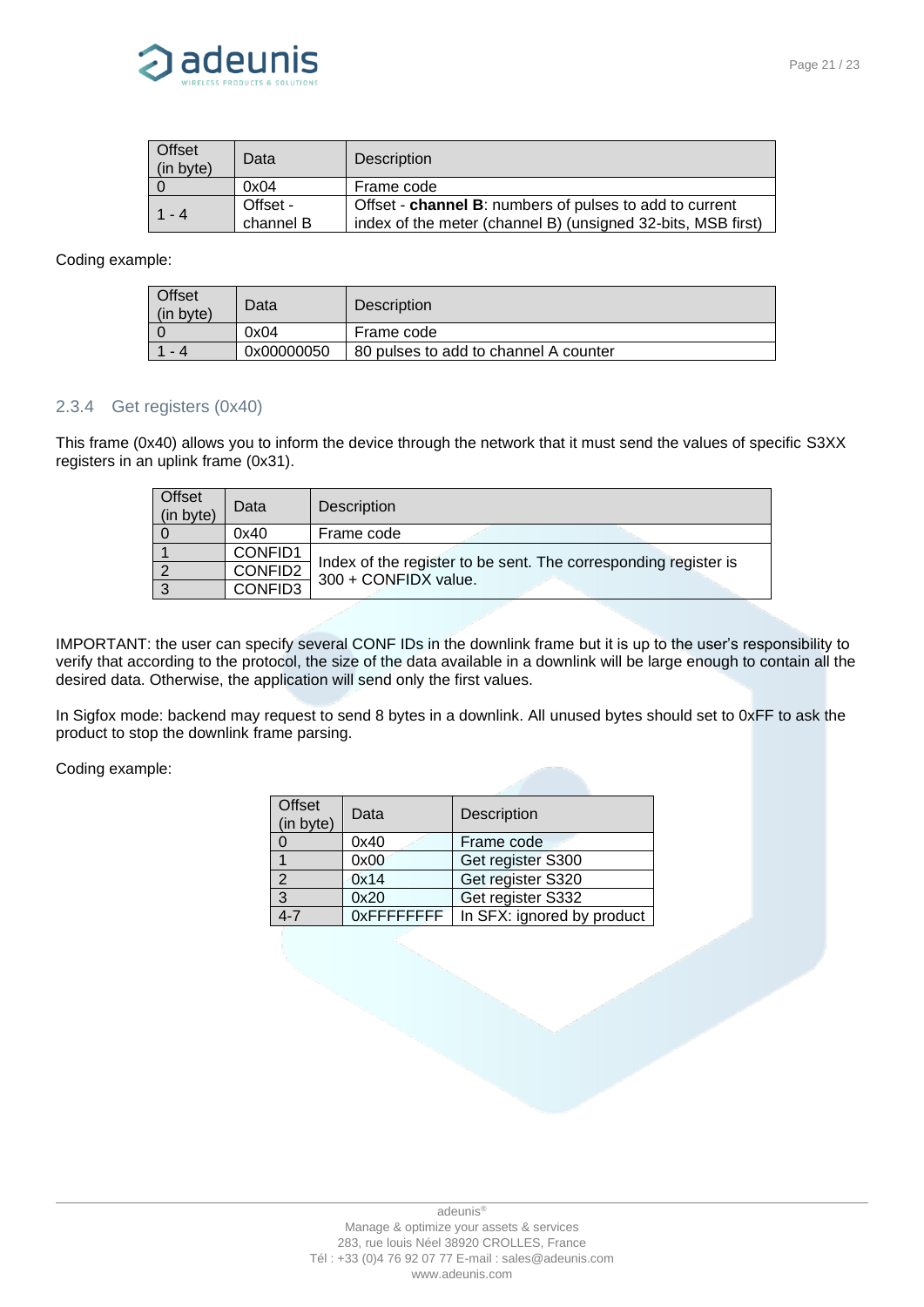

#### <span id="page-21-0"></span>2.3.5 Set registers (0x41)

| Offset<br>(in byte) | Data                  | Description                                                                           |
|---------------------|-----------------------|---------------------------------------------------------------------------------------|
| $\Omega$            | 0x41                  | Frame code                                                                            |
|                     | CONFID1               | Index of the register to be changed.<br>The corresponding register is "300 + CONFID1" |
| 2                   | Value of<br>CONF ID 1 | Value to set<br>In this example, its value is contained in 1 byte                     |
| 3                   | CONFID2               | Index of the register to be changed.<br>The corresponding register is "300 + CONFID2" |
| $4 - 5$             | Value of<br>CONF ID 2 | Value to set<br>In this example, its value is contained in 2 bytes                    |
| $\cdot$             |                       |                                                                                       |

This frame (0x41) allows you to change the value of requested S3XX registers.

Following the sending of the downlink 0x41, the associated uplink 0x33 is immediately returned. If the update of the register(s) went well, the device will perform a backup and begin its restart procedure automatically. In addition, the Config bit of the status byte will be set to 1 in the next scheduled uplink frame (periodic or alarm or keep alive frame) if everything went well.

#### Coding example:

| Offset<br>(in byte) | Data   | Description                                             |  |
|---------------------|--------|---------------------------------------------------------|--|
|                     | 0x41   | Frame code                                              |  |
|                     | 0x14   | Register to modify is S320                              |  |
| $2 - 3$             | 0x00AA | Value to set in S320 is 170 (S320 is a 2-byte register) |  |
|                     | 0x1D   | Register to modify is S329                              |  |
| 5                   | 0x02   | Value to set in S330 is 2 (S329 is a 1-byte register)   |  |
| $\cdots$            |        |                                                         |  |

#### 2.3.6 Reboot (0x48)

This frame (0x48) allows you to reboot the device.

| Offset<br>(in byte)                                                  | Data | Description  |
|----------------------------------------------------------------------|------|--------------|
|                                                                      | 0x48 | I Frame code |
| $1 - 2$<br>Delay before reboot in minutes (from 1 to 65535)<br>delav |      |              |

Following the sending of the downlink 0x48, an uplink ACK (0x2F) is sent. After the specified delay, the device will then begin its restart procedure.

#### Coding example:

| Offset<br>(in byte) | Data   | <b>Description</b>                               |  |
|---------------------|--------|--------------------------------------------------|--|
|                     | 0x48   | Frame code                                       |  |
| $1 - 2$             | 0x05A0 | Reboot of the product in 24 hours (1440 minutes) |  |